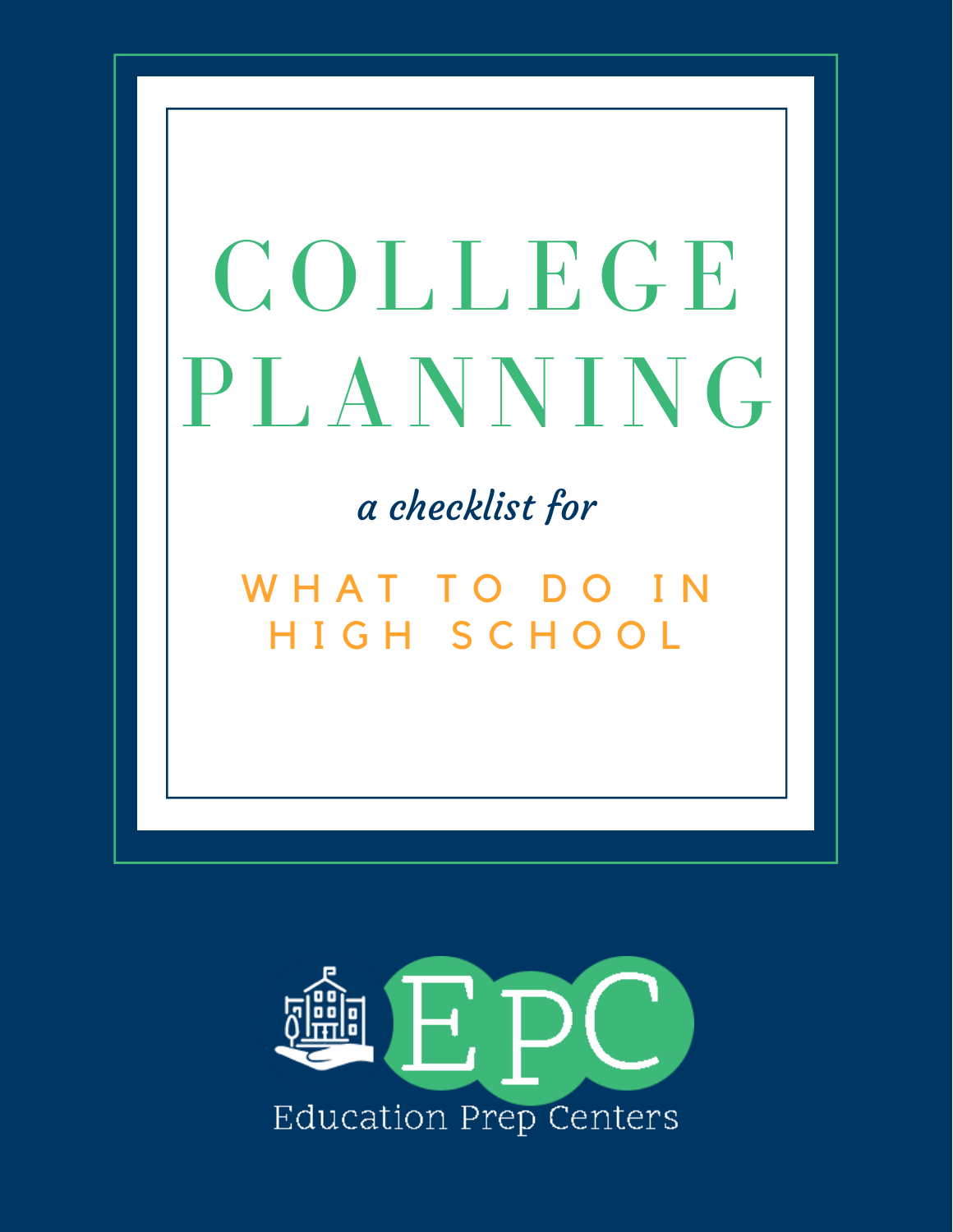

#### Copyright © 2020 by Dr. Gena Lester

All rights reserved. No part of this publication may be reproduced, distributed, or transmitted in any form or by any means, including photocopying, recording, or other electronic or mechanical methods, without the prior written permission of the publisher, except in the case of brief quotations embodied in critical reviews and certain other noncommercial uses permitted by copyright law. For permission requests, write to the publisher, addressed "Attention: Permissions Coordinator," at the address below.

#### Published By:

EducationPrepCenters.com / Dr. Gena Lester 180 State St, Suite 225 Southlake, TX 76092 www.EducationPrepCenters.com Contact: gena@educationprepcenters.com Published in United States of America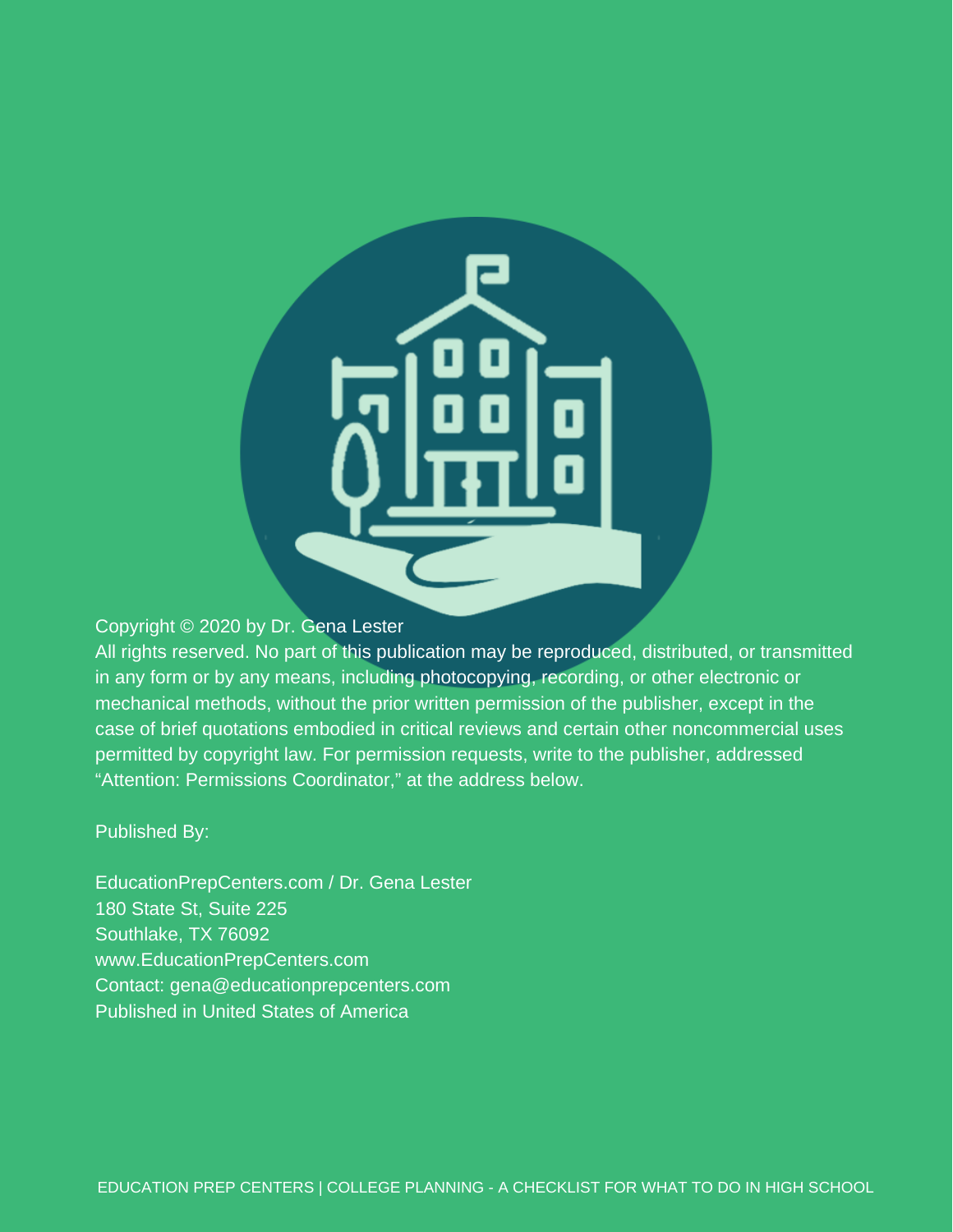# **HOW TO USE THIS GUIDE INTRODUCTION**

EDUCATION PREP CENTERS | COLLEGE PLANNING - A CHECKLIST FOR WHAT TO DO IN HIGH SCHOOL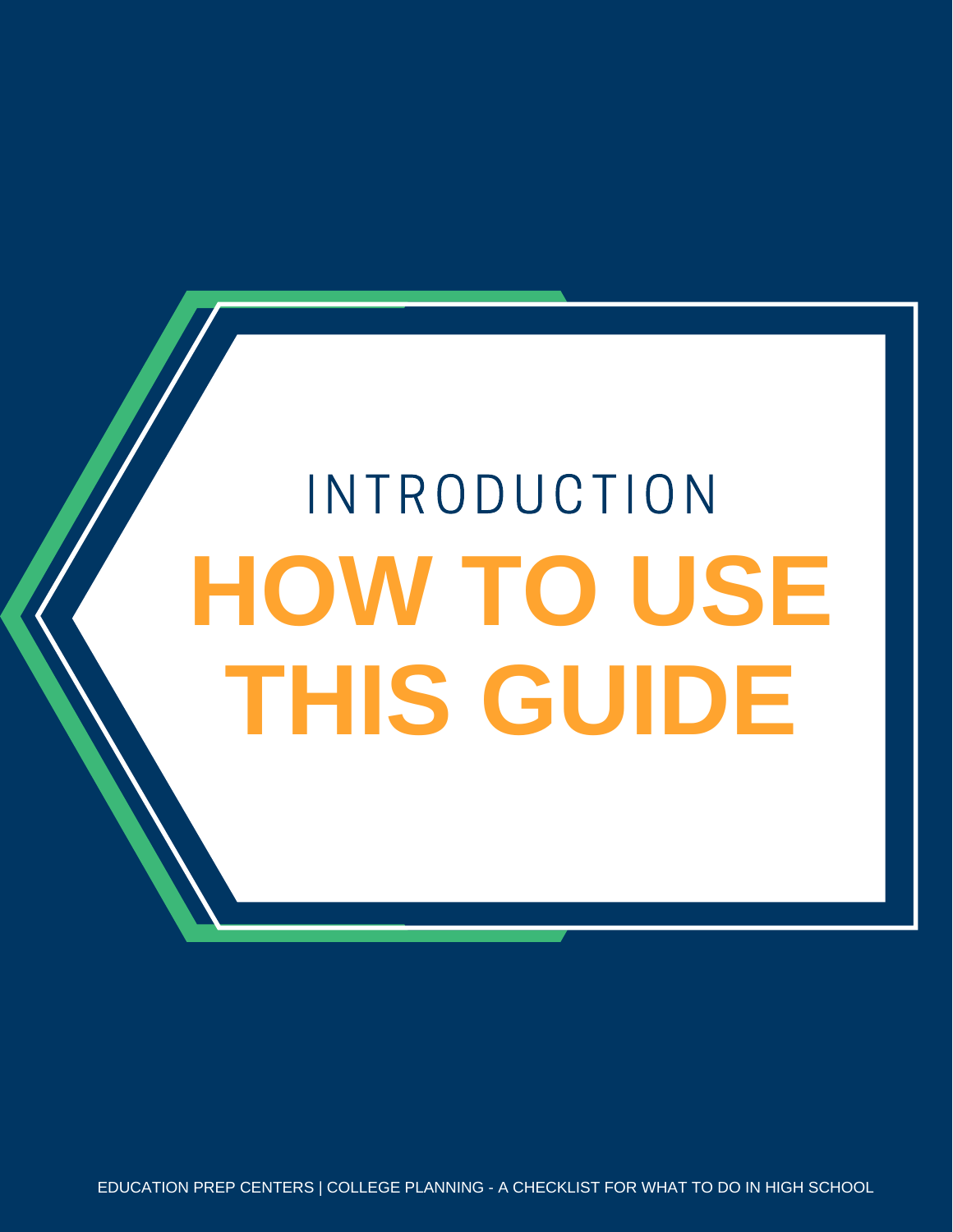# HOW TO USE THIS GUIDE

Planning for college is kind of a big deal. There are a lot of steps in the process, and if you don't know what they are, well... then you don't know what they are.

This guide will provide you with the information you need to start taking action right away. You'll learn where to start. You'll see what to do throughout your time in high school.

Find your grade level and the season you're in, and then backtrack from there:

 $\Box$  What have you completed already? (Check it off the list)

 $\Box$  What do you still need to do?

(Put it on your calendar) (Put it on your calendar)

 $\Box$  What do you need help with?

(Ask a parent or counselor) (Ask a parent or counselor)

Add future tasks to your calendar, too, so you're not forgetting, and keep your checklist handy as you continue up until graduation and beyond.

Best wishes to you in all of your college planning!

- Dr. Gena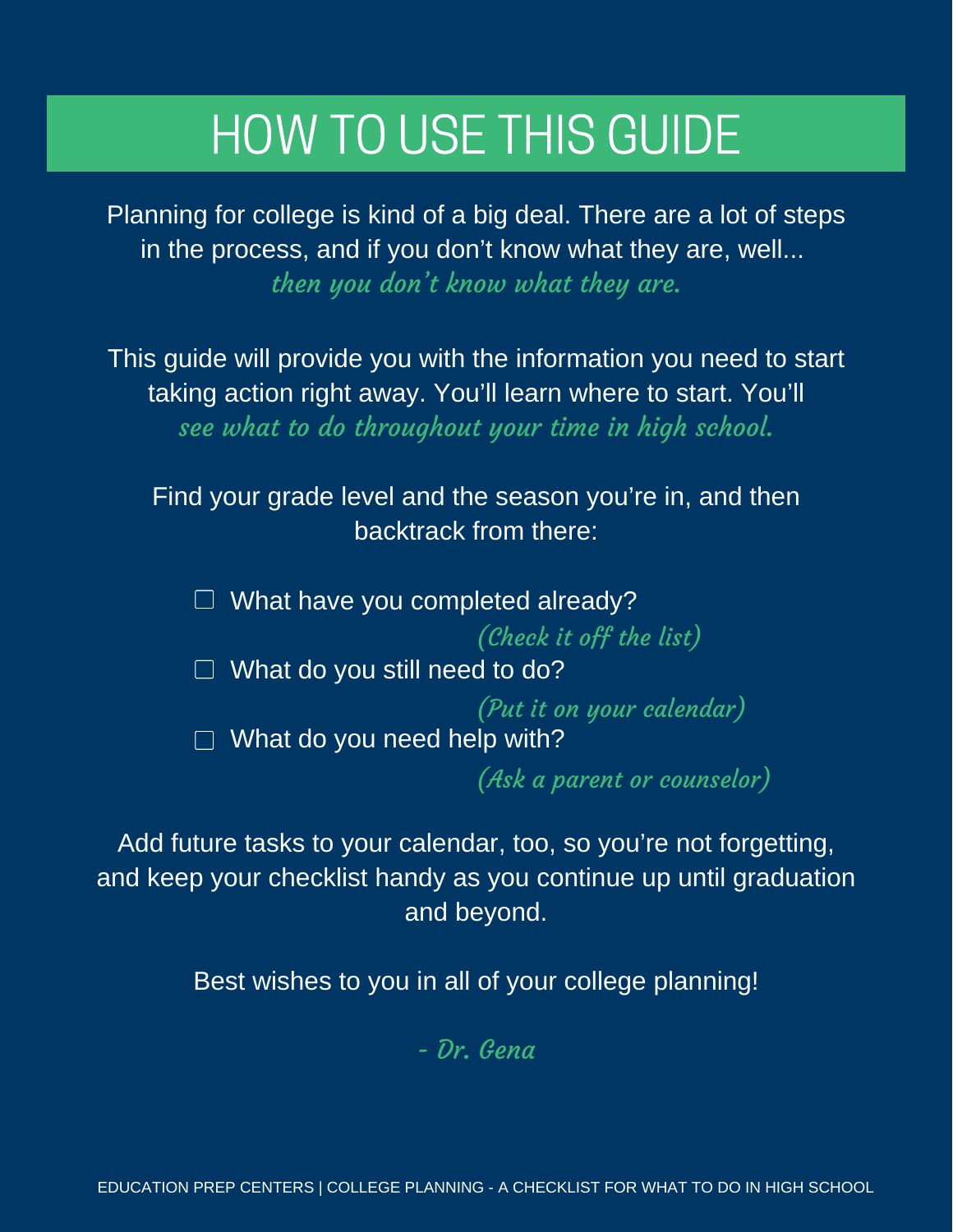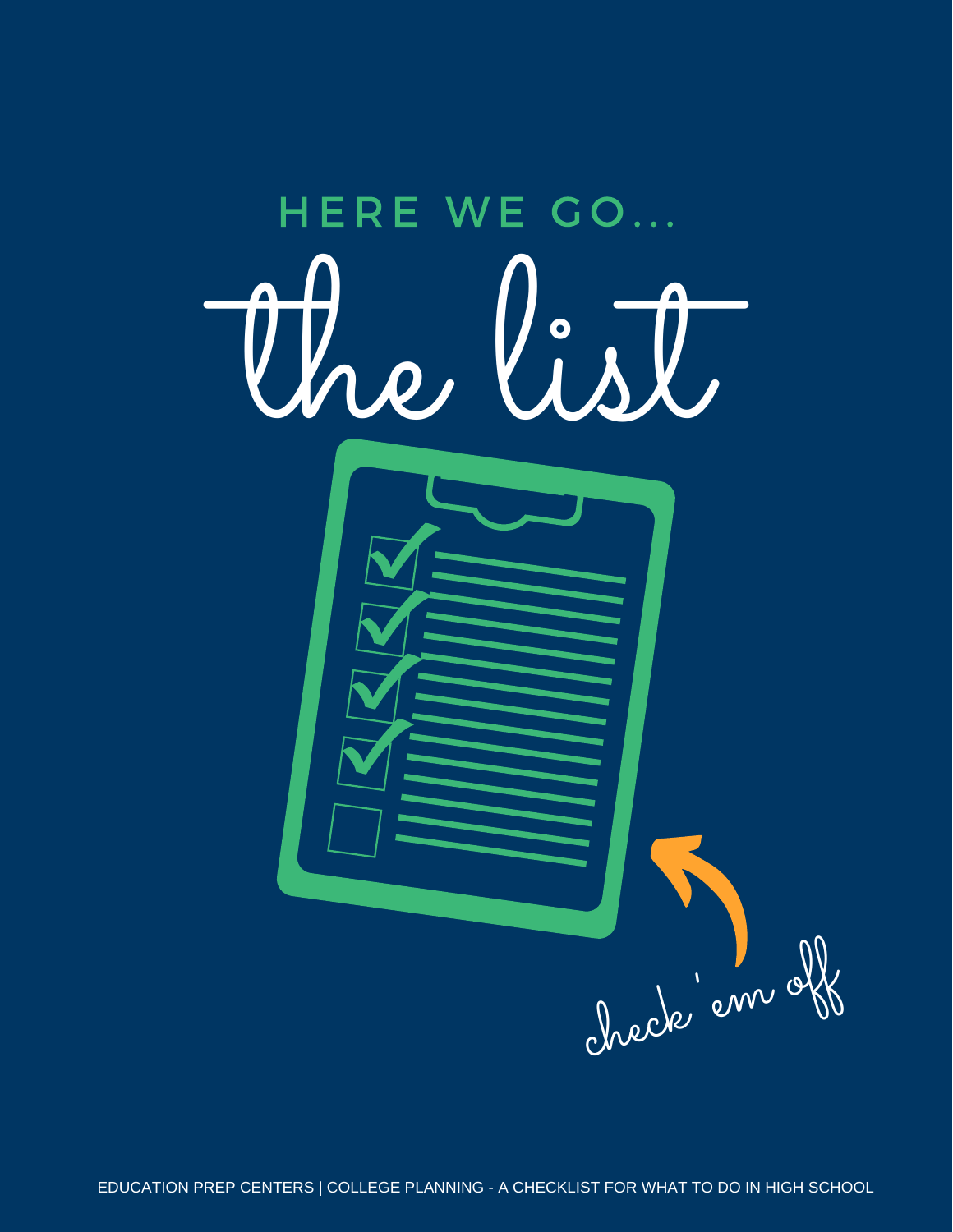

EDUCATION PREP CENTERS | COLLEGE PLANNING - A CHECKLIST FOR WHAT TO DO IN HIGH SCHOOL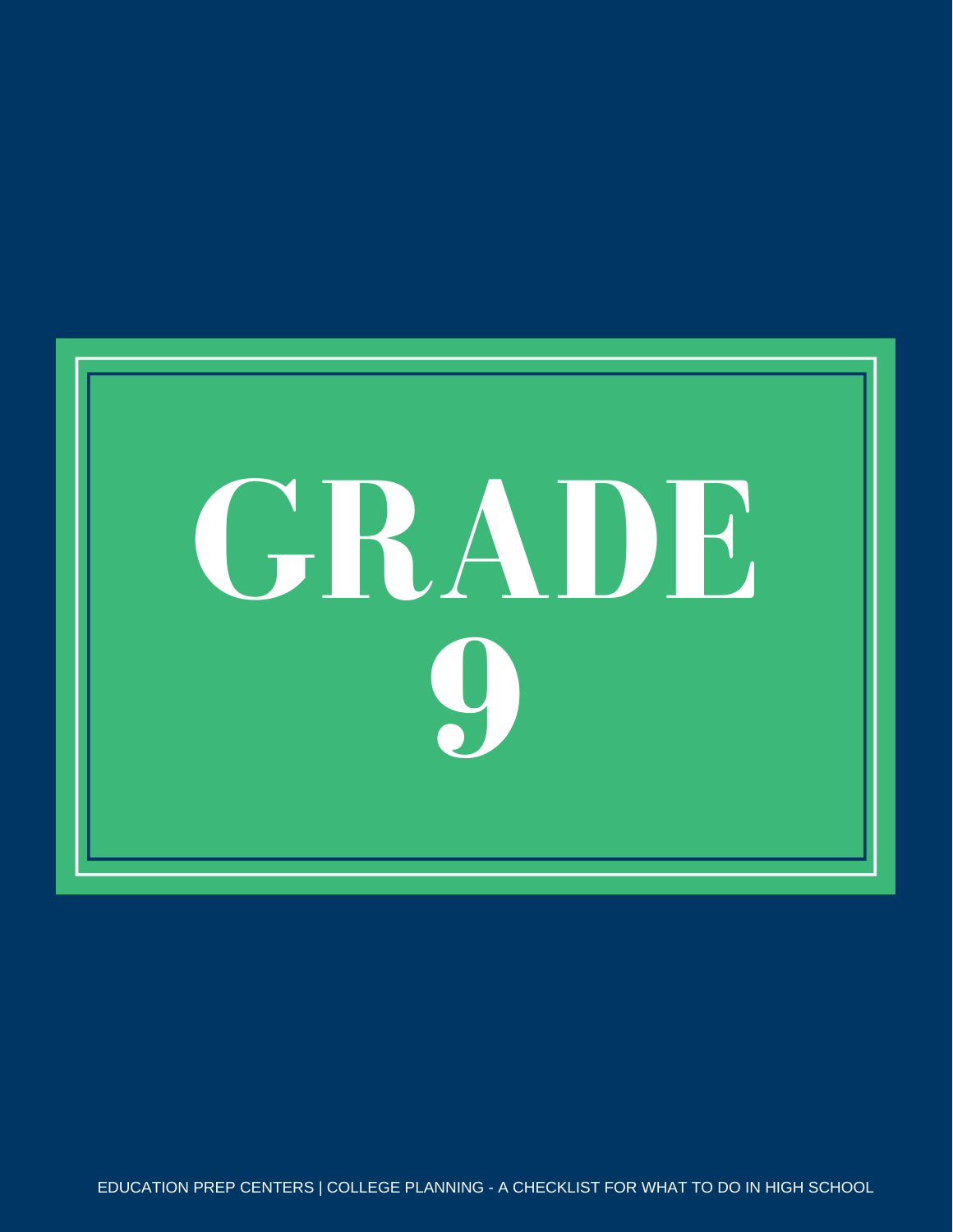# GRADE 9 - FALL

## **MEET YOUR GUIDANCE COUNSELOR.**

Visit with your high school guidance counselor to get a clear picture of what the next four years should look like course-wise, and introduce yourself - you'll be seeing a lot of him or her over the coming years!

Make sure you're choosing the appropriate core college preparatory courses that colleges will require for admissions on your transcript. Most colleges require 4 years of English, at least 3 years of social studies, 3 years of math and 3 years of science. Many require 2 years of a foreign language, too.

## **CREATE A COLLEGE BINDER.**

This will be an invaluable tool that you'll use throughout your time in high school; start now to keep great records of everything you'll need for college applications! Use a binder or folder to keep records of:

•Report cards

•Awards or honors your receive

•Extracurricular activities, community organizations or clubs you're involved with (including dates)

•Paid and volunteer jobs you hold (including dates)

- •Documents/brochures your receive from colleges
- •Letters of recommendation
- •Usernames and passwords to college websites
- •This checklist!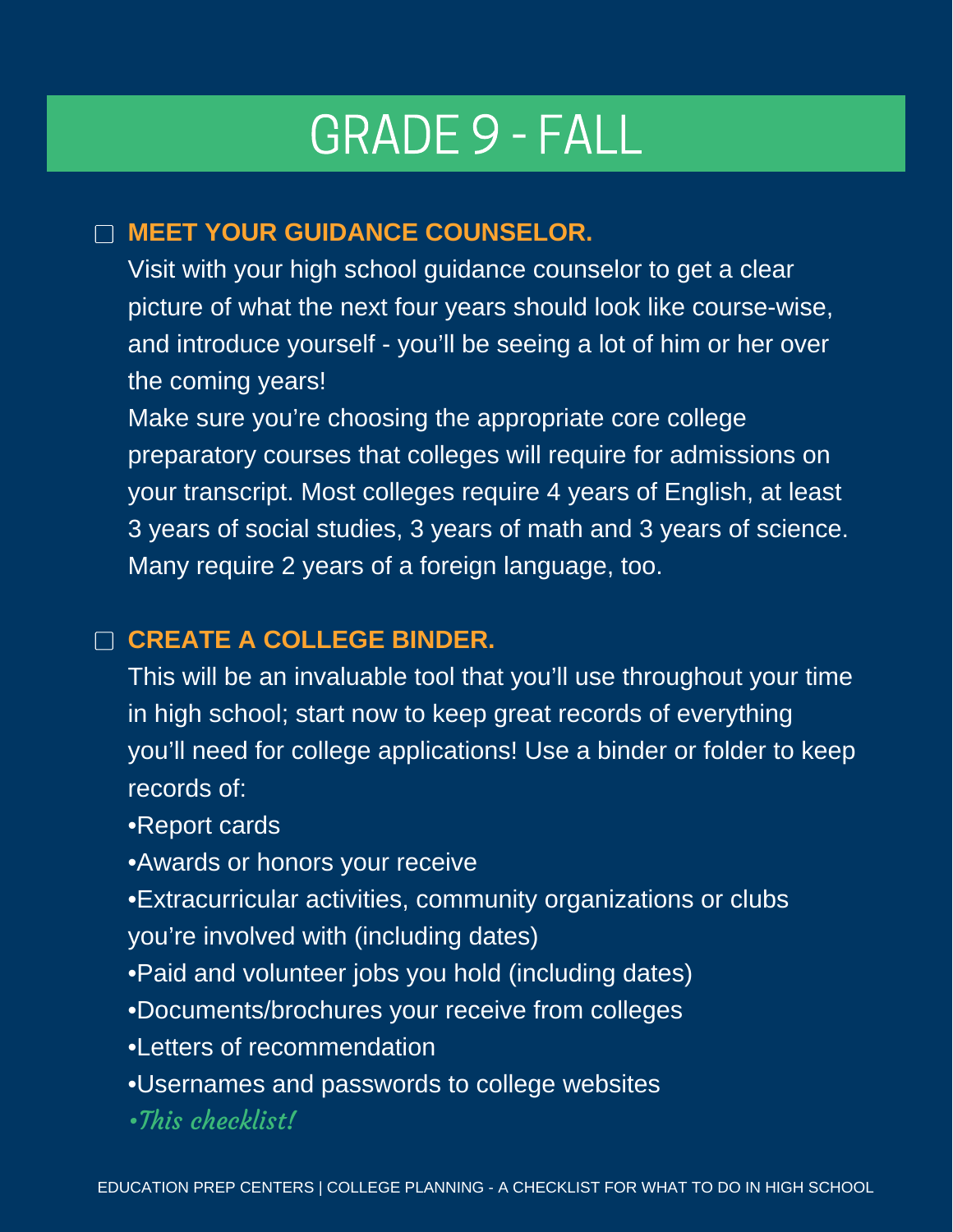# GRADE 9 - FALL

### **GET GOOD GRADES.**

Your grades definitely matter starting now, so make sure you're keeping up with your work and you're asking for help when needed.

Your GPA is one of the first things colleges will look at for admissions, so take this very seriously from the start.

## **GET INVOLVED IN EXTRACURRICULAR ACTIVITIES.**

Colleges look for students who are involved in their school and in their community. Get involved in groups, teams, organizations or clubs that will be fun and fulfilling for you and help you to develop as a more well-rounded person.

Consider volunteering with an organization you care about.

### **REFLECT ON YOUR INTERESTS AND FUTURE CAREER.**

Think about what really motivates and interests you and what you might like to do for a career.

You don't have to be certain of your career path yet, of course, but it's great to start thinking in this way right now in order to help guide your activities in high school. It'll also help you to choose some interesting elective courses to get a more in-depth taste of things that appeal to you.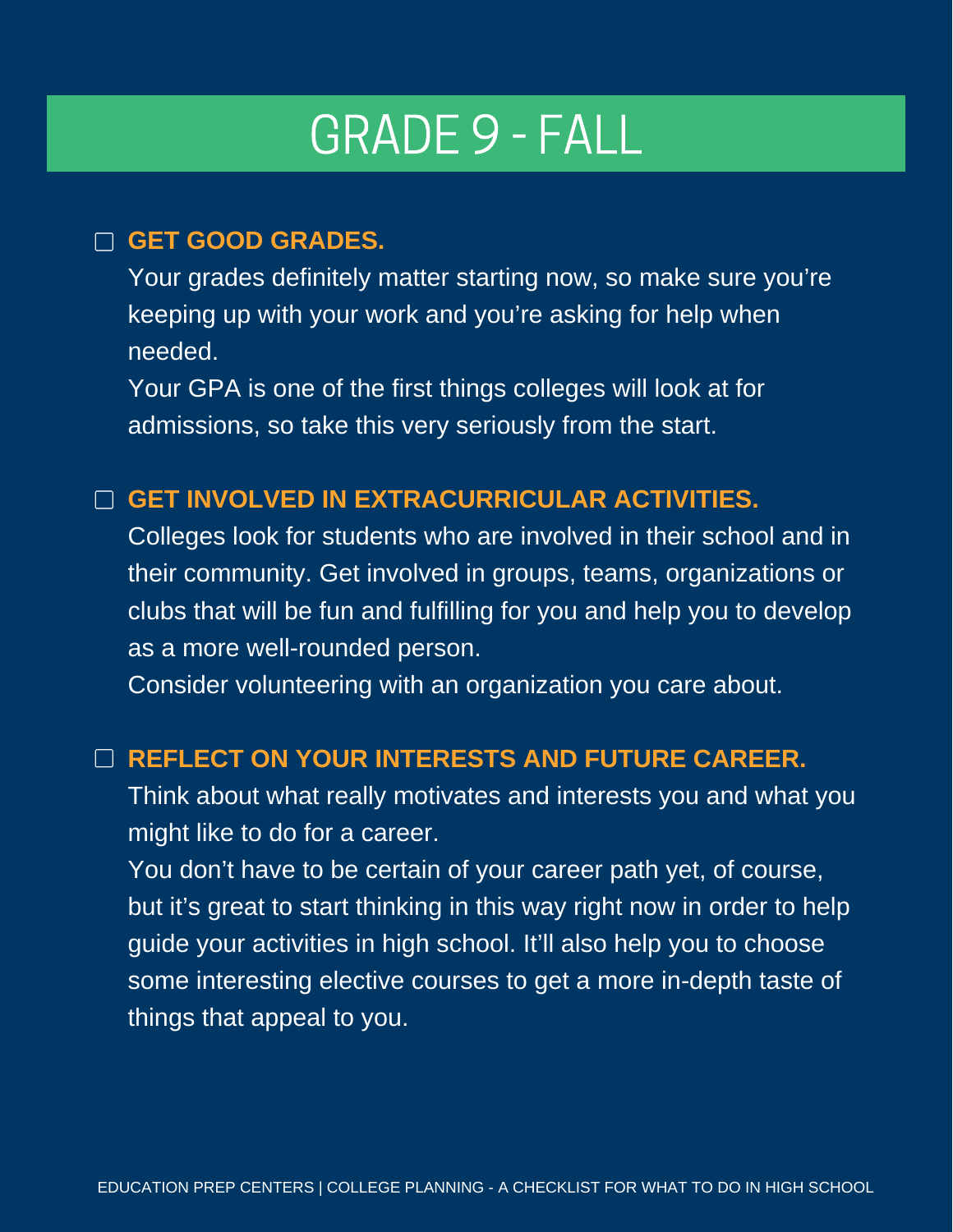# GRADE 9 - WINTER / SPRING

# **ASK FAMILY MEMBERS & FRIENDS ABOUT THEIR COLLEGES.**

Start talking to your family members and friends who've gone to college and ask about their experiences.

What did they like about their college?

What didn't they like?

Visit relatives or friends at their college campuses to get a good feel for the experience.

## **BEGIN RESEARCHING COLLEGES ONLINE.**

Do a little research on your own about what's out there, and consider what type of college, location and size appeals to you most.

You can visit your guidance counselor for more support with this, too.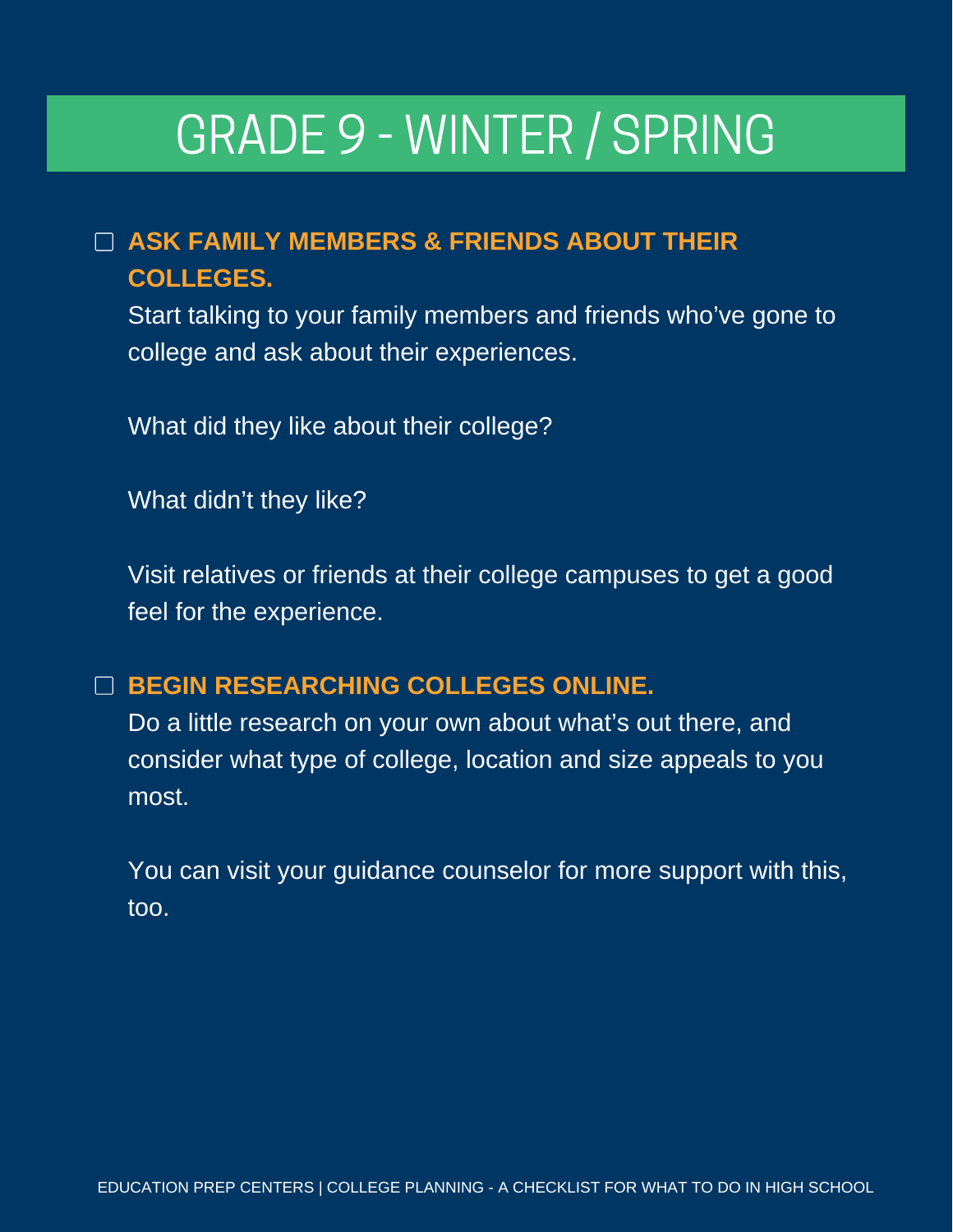# GRADE 9 - SUMMER

# **BUILD YOUR ACTIVITY / WORK RESUME.**

When school's out, make sure you remain active: volunteer, get a job, join an enrichment program or camp with a specialty focus. Anything you can do to show leadership and development in a certain skill or interest will look great on your application!

And remember that it's the quality (not quantity) that really counts here.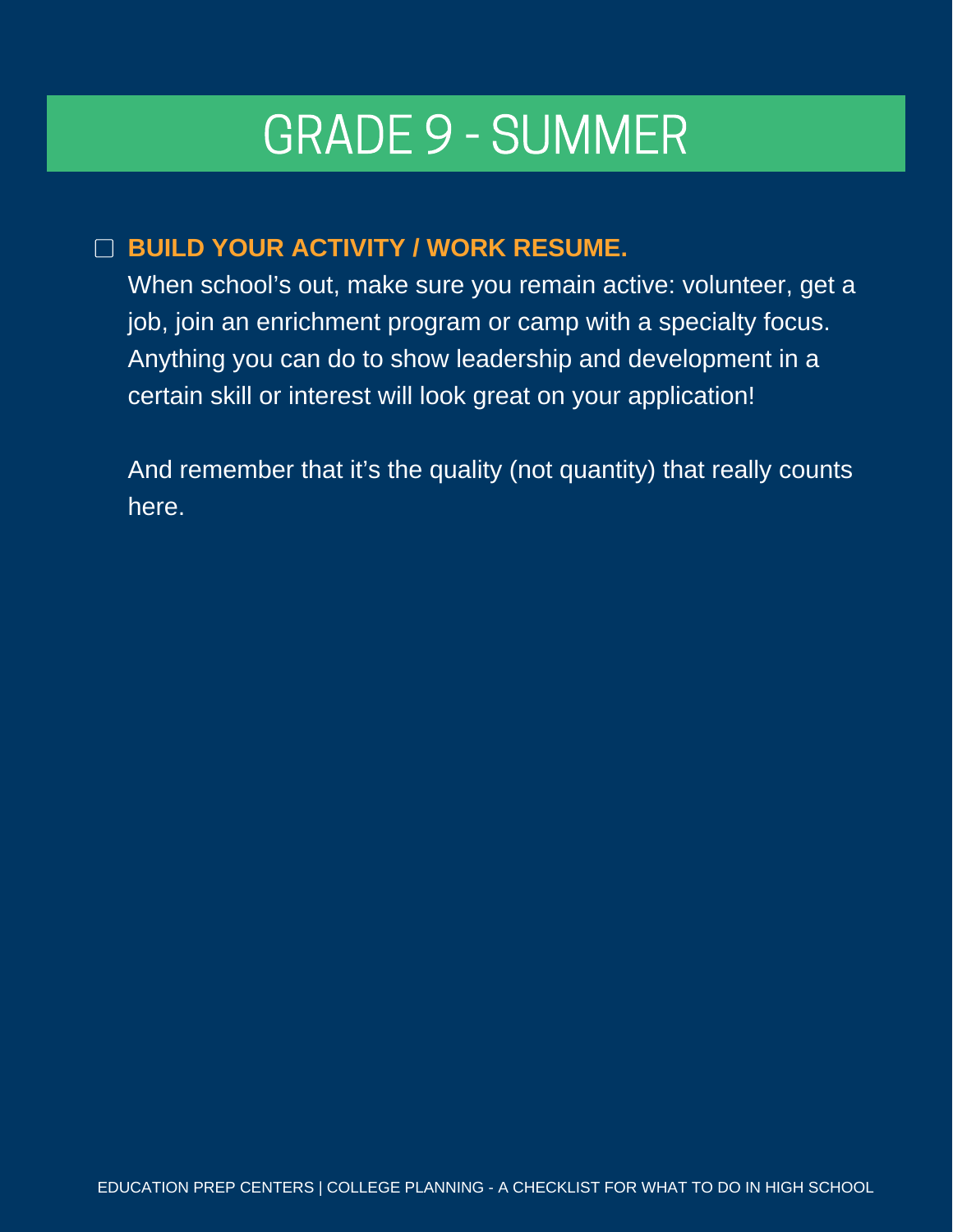

EDUCATION PREP CENTERS | COLLEGE PLANNING - A CHECKLIST FOR WHAT TO DO IN HIGH SCHOOL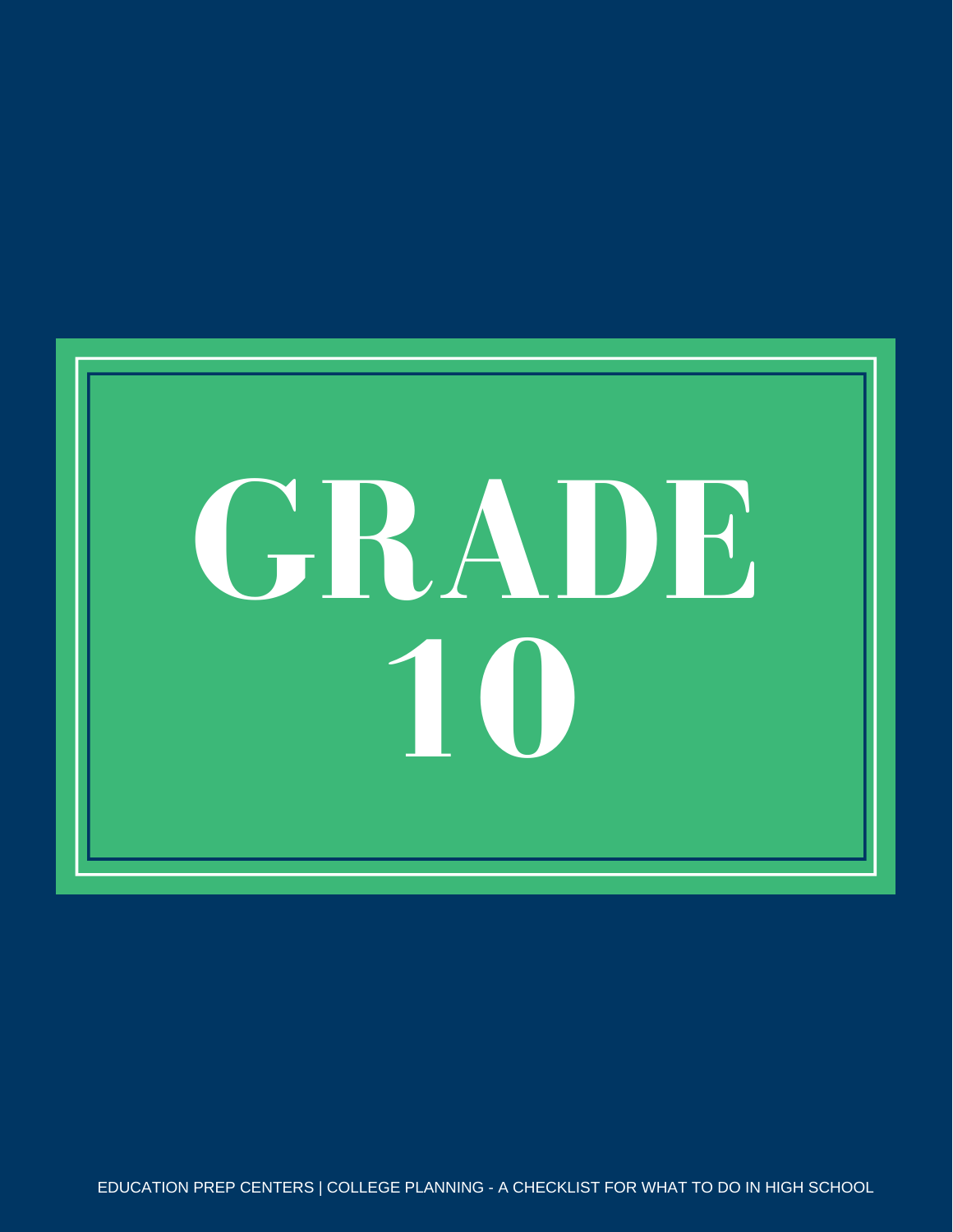# GRADE 10 - FALL

#### **MEET YOUR GUIDANCE COUNSELOR AGAIN.**

Chat with the counselor to ensure you're enrolled in the appropriate college prep courses throughout high school to keep you on the right track.Your course load should be challenging – college admissions officers really like to see students set the bar high for themselves! Ask the counselor about Advanced Placement (AP) courses.

Also, ask when and where you can attend a college fair.

#### **TAKE THE PSAT EXAM.**

Most sophomores will take this exam in October as a "practice" for the PSAT and SAT they'll take in junior year.

It's always best to be prepared and know what's on the test, so head over to the College Board website to download and take a PSAT practice exam.

#### **ATTEND A COLLEGE FAIR.**

College fairs are where representatives from different colleges gather to distribute information about their schools and look for the right students to attend. They may be held at your school or a local community center.

Prepare yourself with questions about academics and campus life, and learn a lot more about which out there and what schools might be a great fit for you.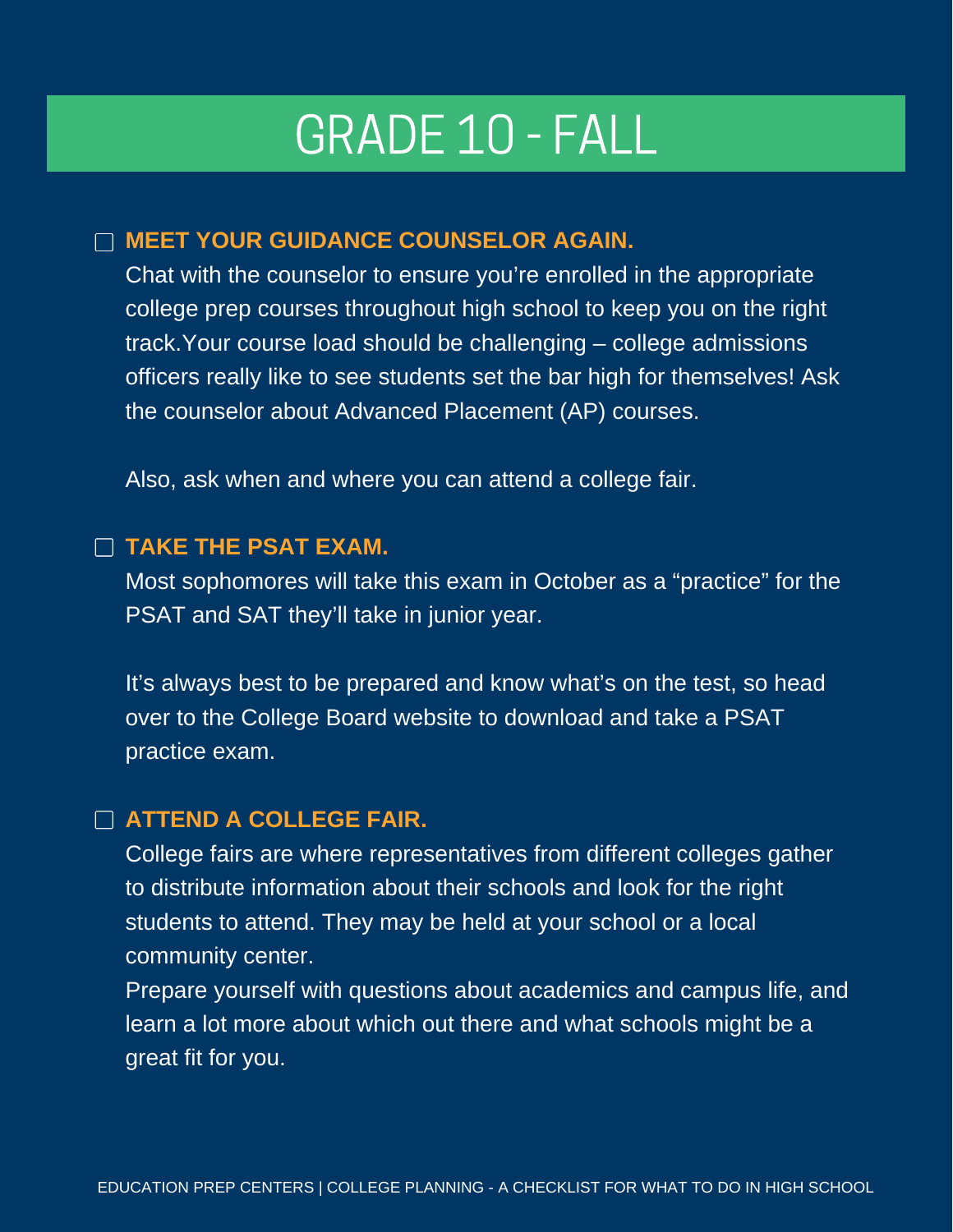# GRADE 10 - FALL

#### **CONTINUE YOUR PARTICIPATION IN ACTIVITIES.**

Keep consistent in your involvement in extracurricular activities and volunteer opportunities. College admissions folks really like to see students who are involved over time and demonstrate growth as a student and in maturity and leadership.

A deep involvement in one or two things is better than spreading yourself thin between too many!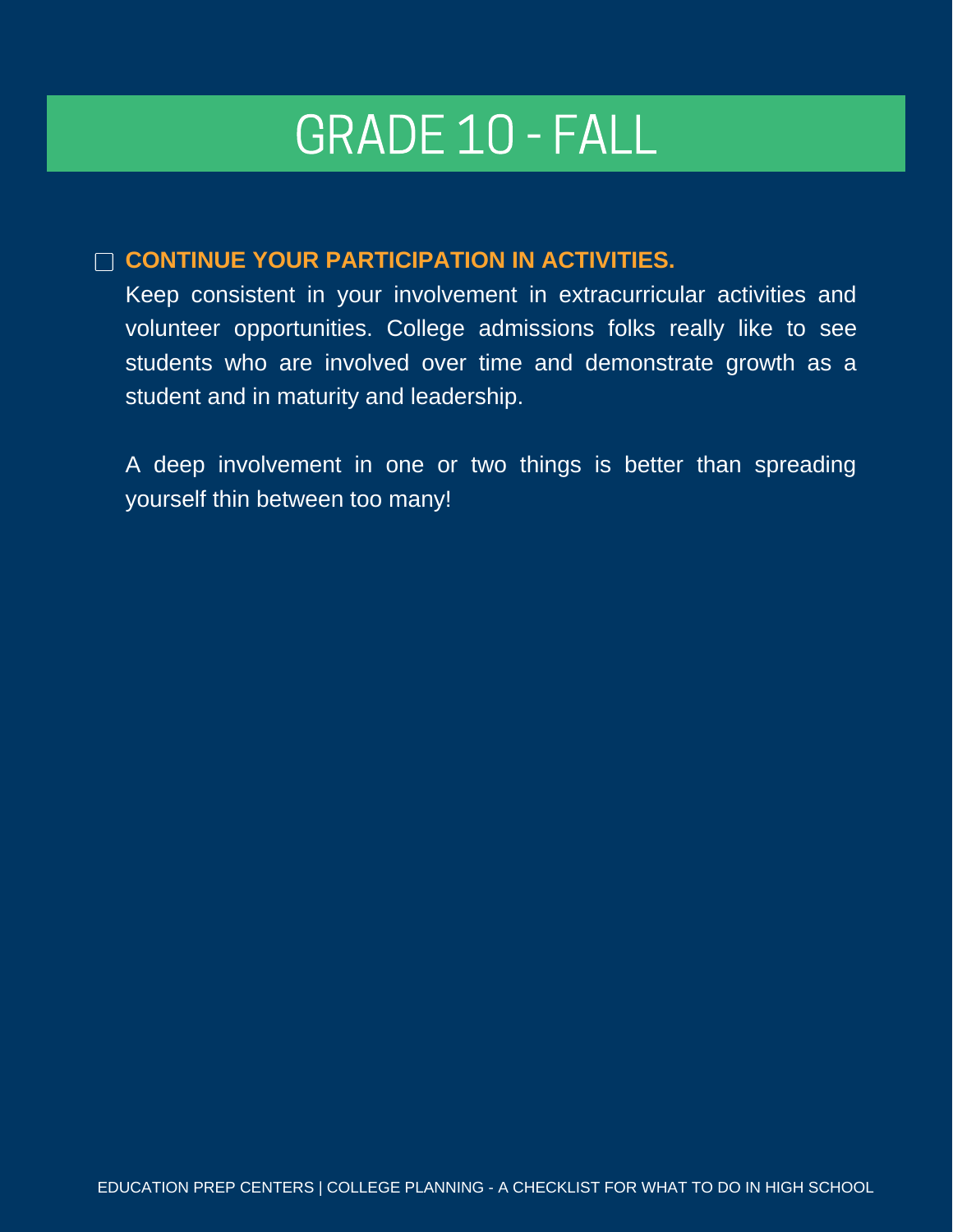# GRADE 10 - SPRING

### **KEEP UP WITH THOSE GRADES!**

There's a lot going on during the school year, but it's so important to remain focused on keeping that GPA as high as you can.

## **CONSIDER TAKING SAT SUBJECT TEST.**

Some colleges require an SAT Subject Test or two for admissions - especially the more selective colleges. Check college websites directly to find out if those you're considering require or recommend you take it.

If you're currently enrolled in a course that would translate well to one of the Subject Tests, consider taking it this spring while the material is fresh in your brain.

### **TOUR A COLLEGE OR TWO.**

Get a much better feel for what college life is like by touring a couple of colleges in your area, or close to somewhere you're visiting. It's best to visit when school is in session, if you can, to really understand what campus life is like.

Contact the college directly or check the website to arrange for a tour for you and a parent.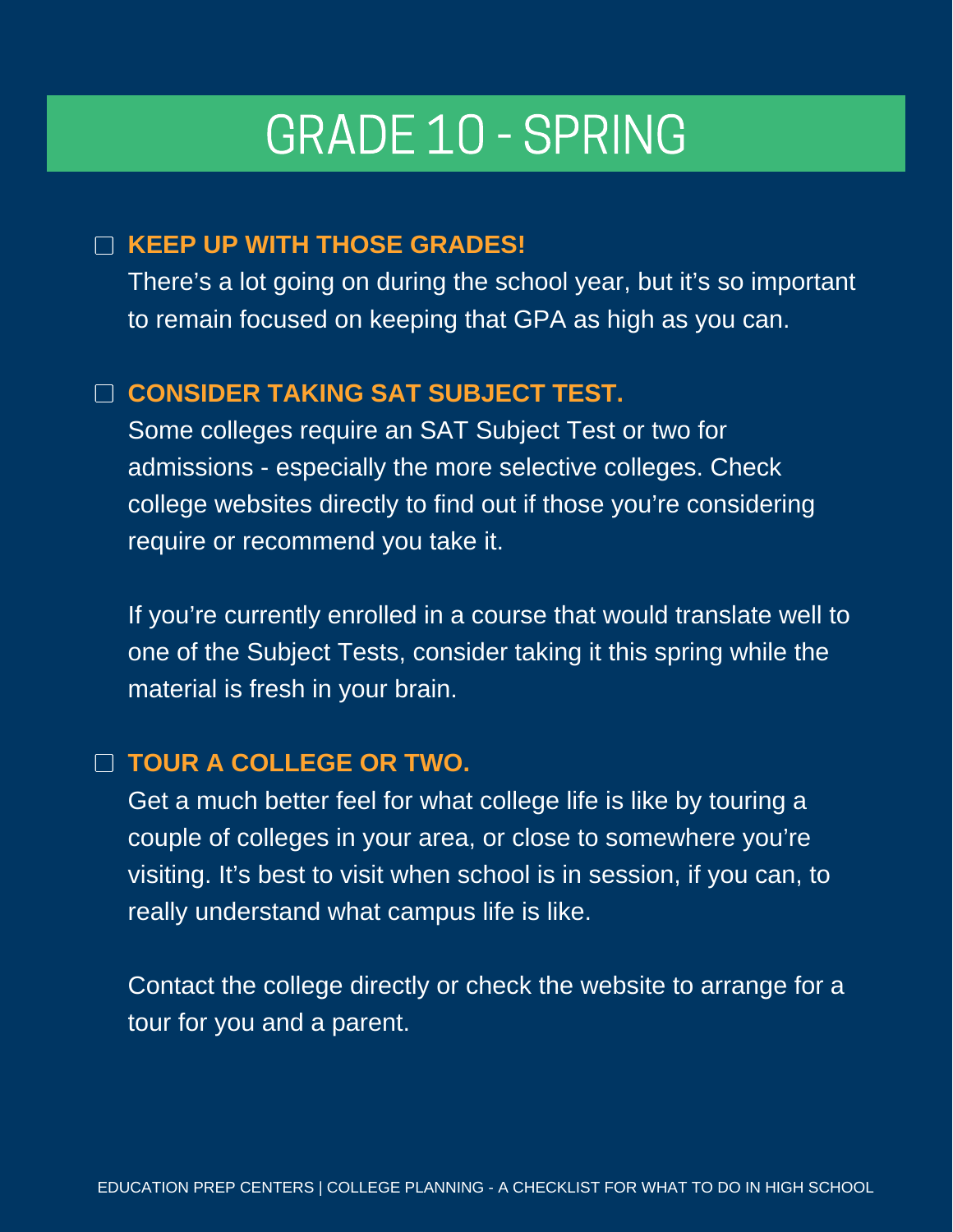# GRADE 10 - SUMMER

# **GET A SUMMER JOB OR VOLUNTEER POSITION.**

Admissions officers love to see students working, volunteering or interning throughout the summer months – it demonstrates dedication, growth and maturity.

### **RESEARCH AND APPLY FOR SCHOLARSHIPS.**

Talk to your counselor at school about scholarship opportunities and use an online scholarship search tool to discover what's potentially out there for you.

Check with the companies your parents work for, and with local community groups, like churches or Elks clubs, too. The more scholarships you apply for, the better chances of more

funding for college!

## **TAKE A PRACTICE PSAT EXAM.**

You'll take this exam in October, and it's always best to go in prepared! Visit the College Board website to download a practice PSAT exam. Take it in a distraction-free area and strictly time yourself according to instructions. It's good to take this in the summer and work on your weaker areas before the October test date.

If you receive a high score on the test, consider taking a prep course for the PSAT exam to take advantage of the National Merit Scholarship opportunities.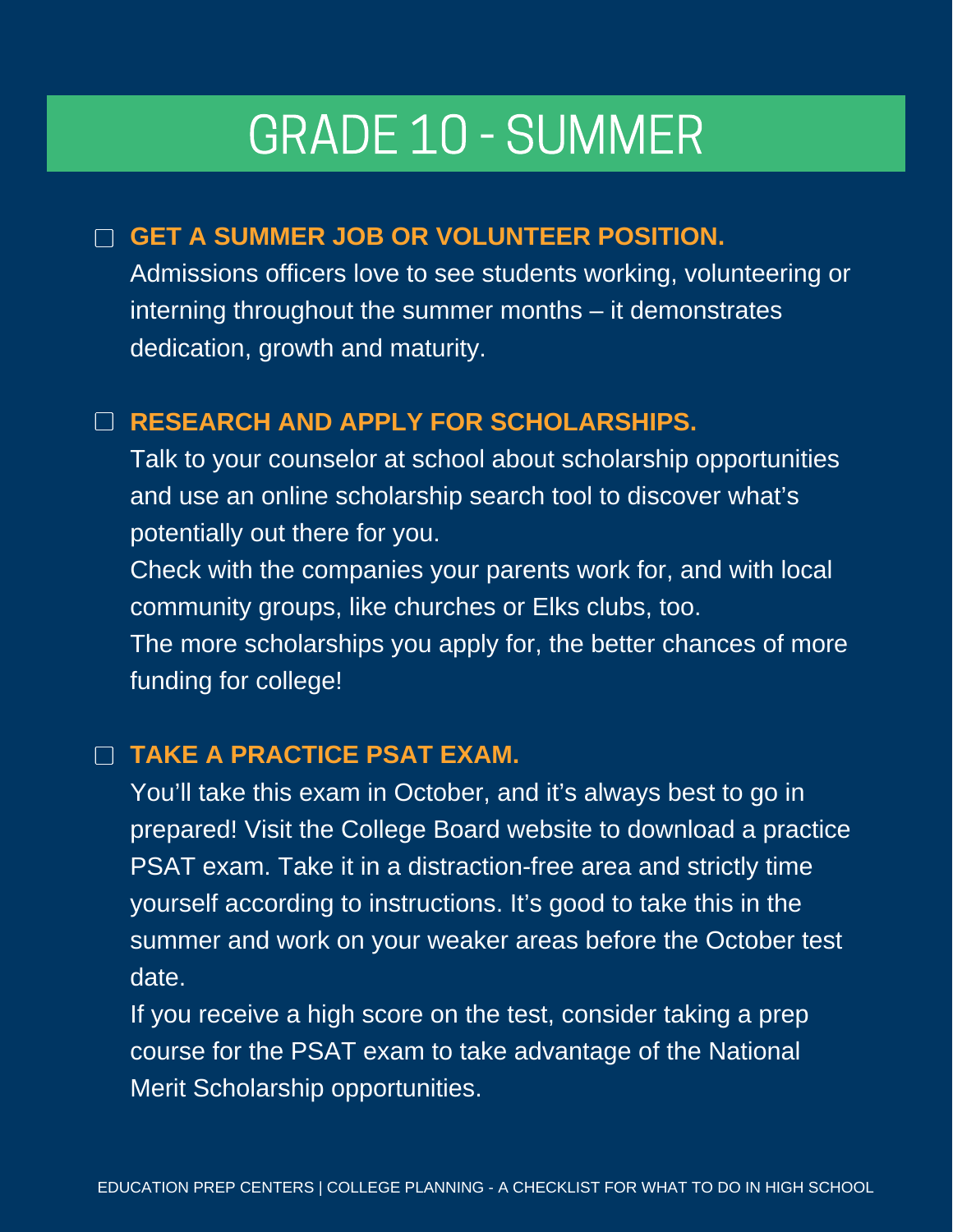

EDUCATION PREP CENTERS | COLLEGE PLANNING - A CHECKLIST FOR WHAT TO DO IN HIGH SCHOOL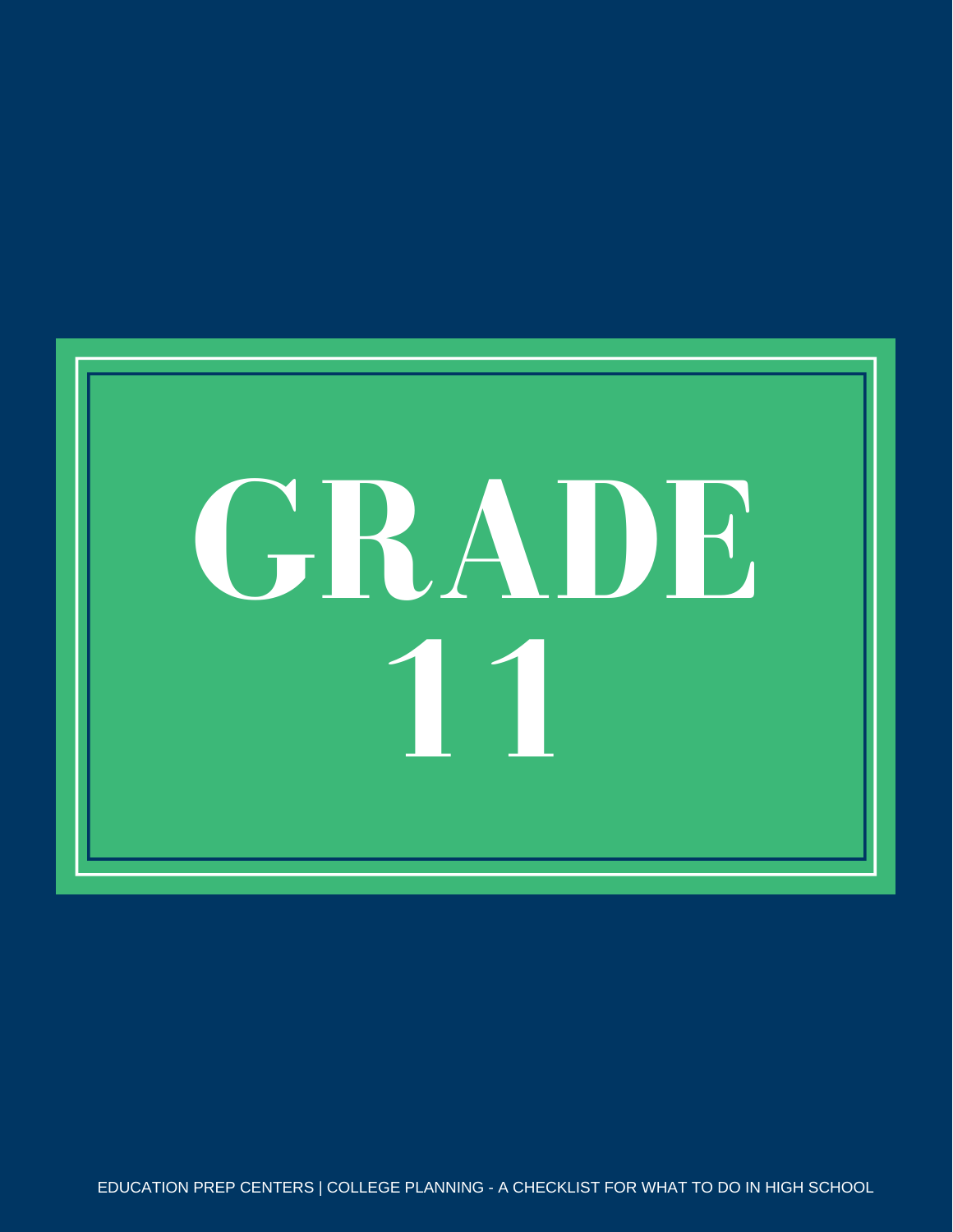# GRADE 11 - FALL

### **MEET WITH THE GUIDANCE COUNSELOR. YET AGAIN.**

This time, bring mom or dad.

Junior year is the heaviest in terms of college planning, and you'll need that support to know for sure that you're on the right track with your courses and in developing your college list.

Consider taking AP courses, which could transfer into college credits. Check in on your GPA and class rank, too.

# **GRADES. THEY'RE STILL IMPORTANT.**

Even if your grades haven't been as high as you'd like, you still have time to improve them and your GPA. Remember - ask for the help you need!

# **TAKE YOUR PSAT.**

This test is a precursor to the SAT exam and will give you a good glimpse of what to expect.

You took the practice exam over the summer and practiced the content you needed a little work on, so you're ready! You'll take this in October.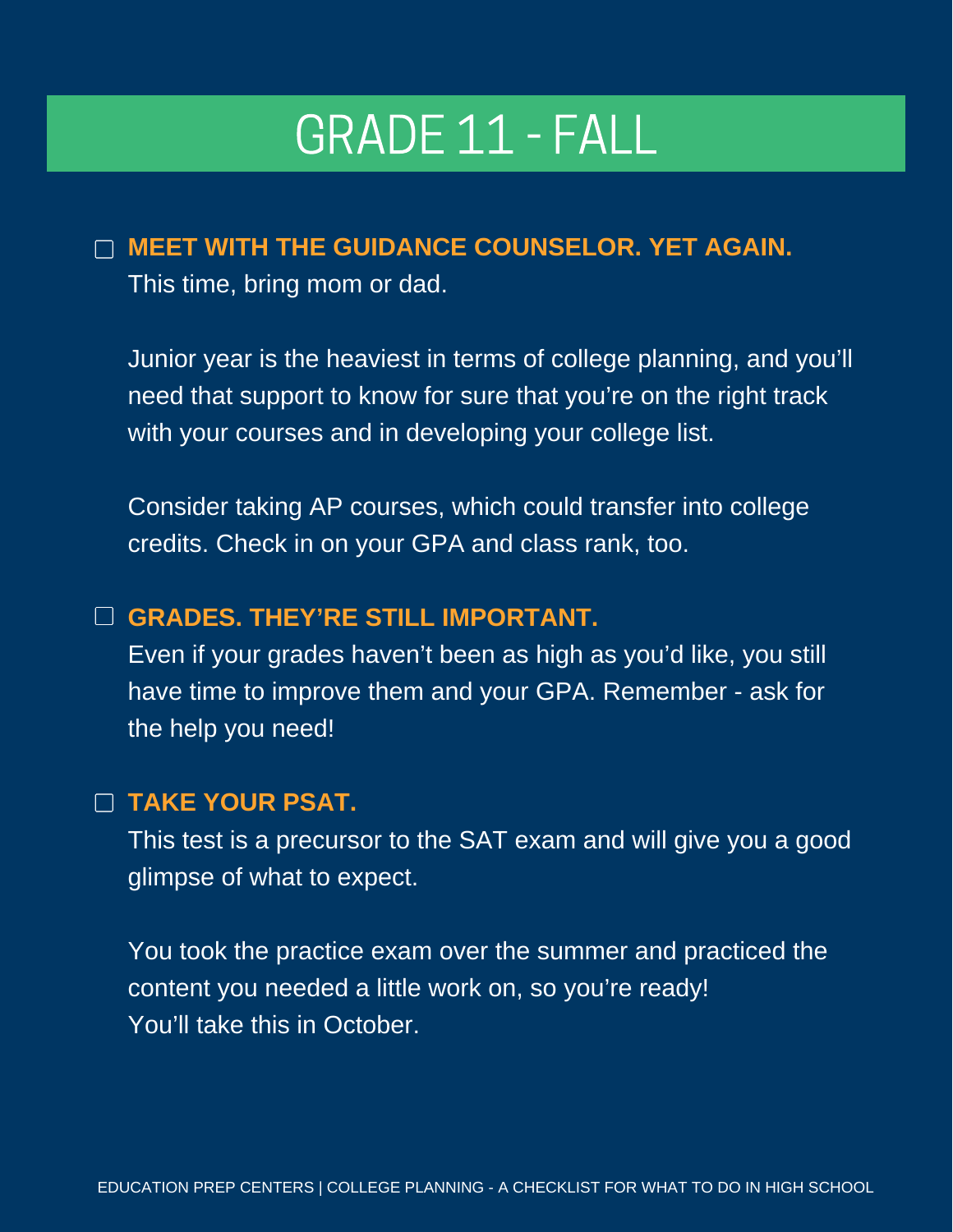# GRADE 11 - FALL

### **MAKE A COLLEGE LIST.**

Now's the time to really dig in to find the colleges that are the right match for you!

Do some research online and with your guidance counselor to find schools that best fit your criteria, such as size, location, academic majors, cost and social climate.

# **CONNECT WITH COLLEGES THAT INTEREST YOU.**

You want to know more about the colleges you're interested in, so connect with admissions offices via email or phone to request an information packet.

Tip: Many colleges will track the number of times a student contacts them to gauge interest, so this can look really nice on the application later on.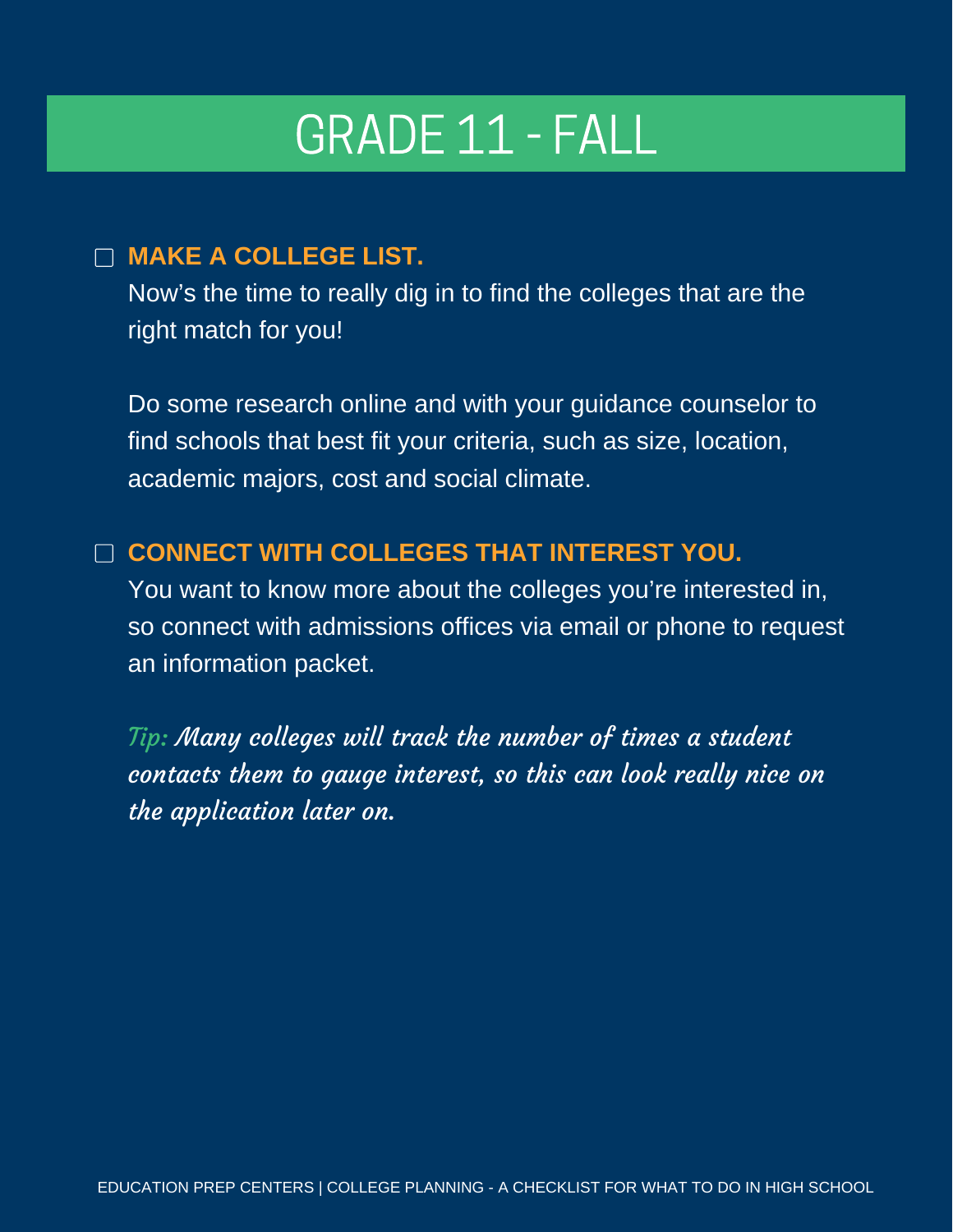# GRADE 11 - FALL

### **PREPARE FOR THE SAT AND/OR ACT EXAMS.**

It's a very competitive college admissions climate out there, and more and more students are preparing for these exams before heading in on test day.

There are free test prep courses online, classes at the high school or more personalized, 1-1 prep with a tutor. You can also find books dedicated to helping self-motivated students prepare themselves for the exams. Whichever method you choose, it's important that you prepare!

### **REGISTER ONLINE FOR THE SAT AND/OR ACT EXAMS.**

I highly recommend that you take more than one of either the SAT or ACT in your junior year so that you have more than one set of scores to choose from for admissions. Do that in the fall for a winter/spring exam or two spring exams.

Tip: It's important that you don't enter college names on the registration form, however  $-$  you want to be able to see the score report before you decide which scores you will release to colleges!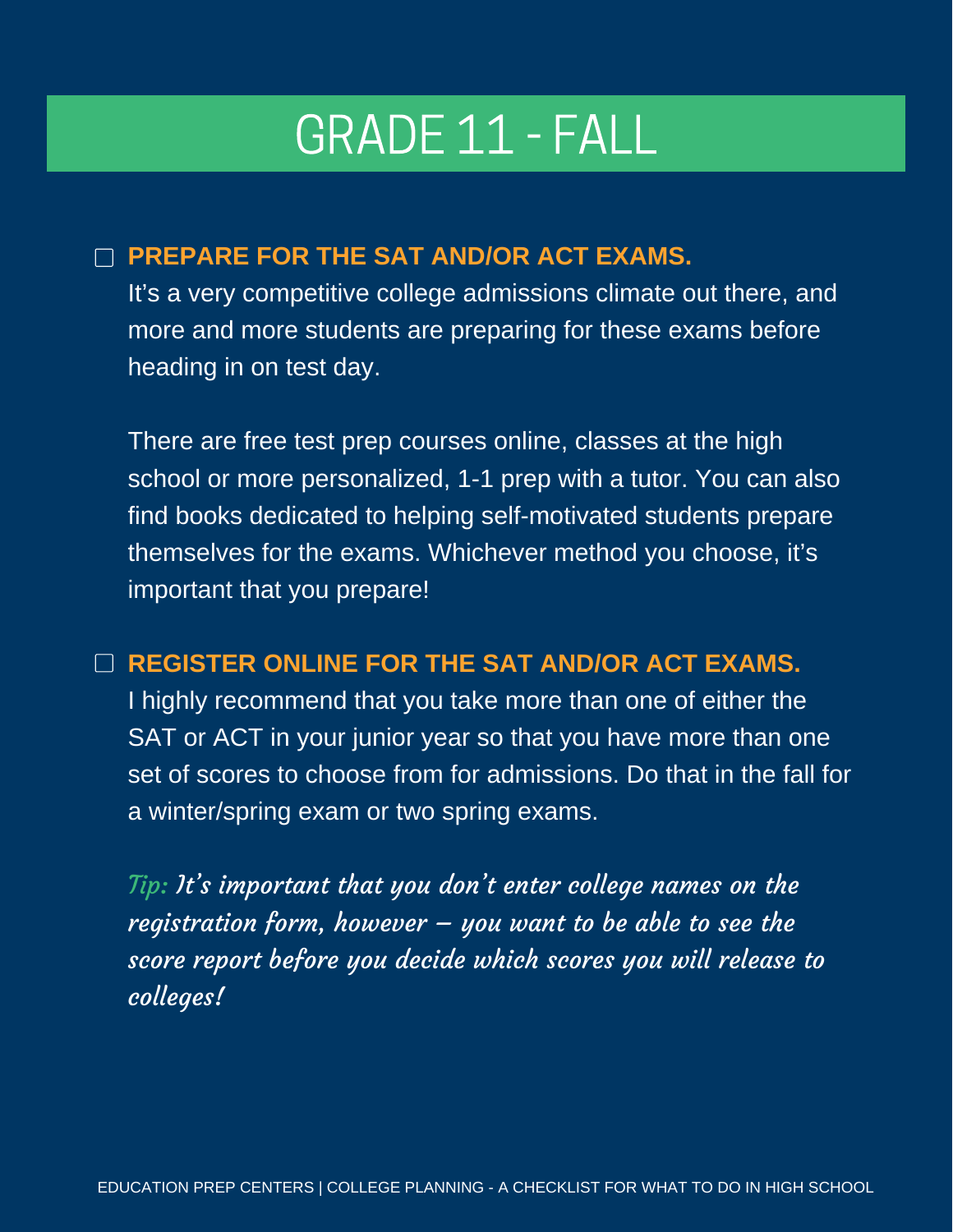# GRADE 11 - WINTER

#### **ARRANGE FOR COLLEGE VISITS.**

Contact the colleges on your list to arrange for college tours with your mom or dad. If you're able to meet when school is in session (read: not during spring break), that's best - that way you can really get a feeling for the atmosphere of each school. But, if spring break's all you can do, go for it!

Get some dates on the calendar and start touring.

This is a good time of year to take your first ACT and/or SAT exam to 1) get a good feel for the test and the testing environment and 2) to see where you are starting out on the exams.

Once scores are back (typically about 2 1⁄2 weeks after taking the test) you can determine what kind of prep you should do for the next one you'll take in the spring.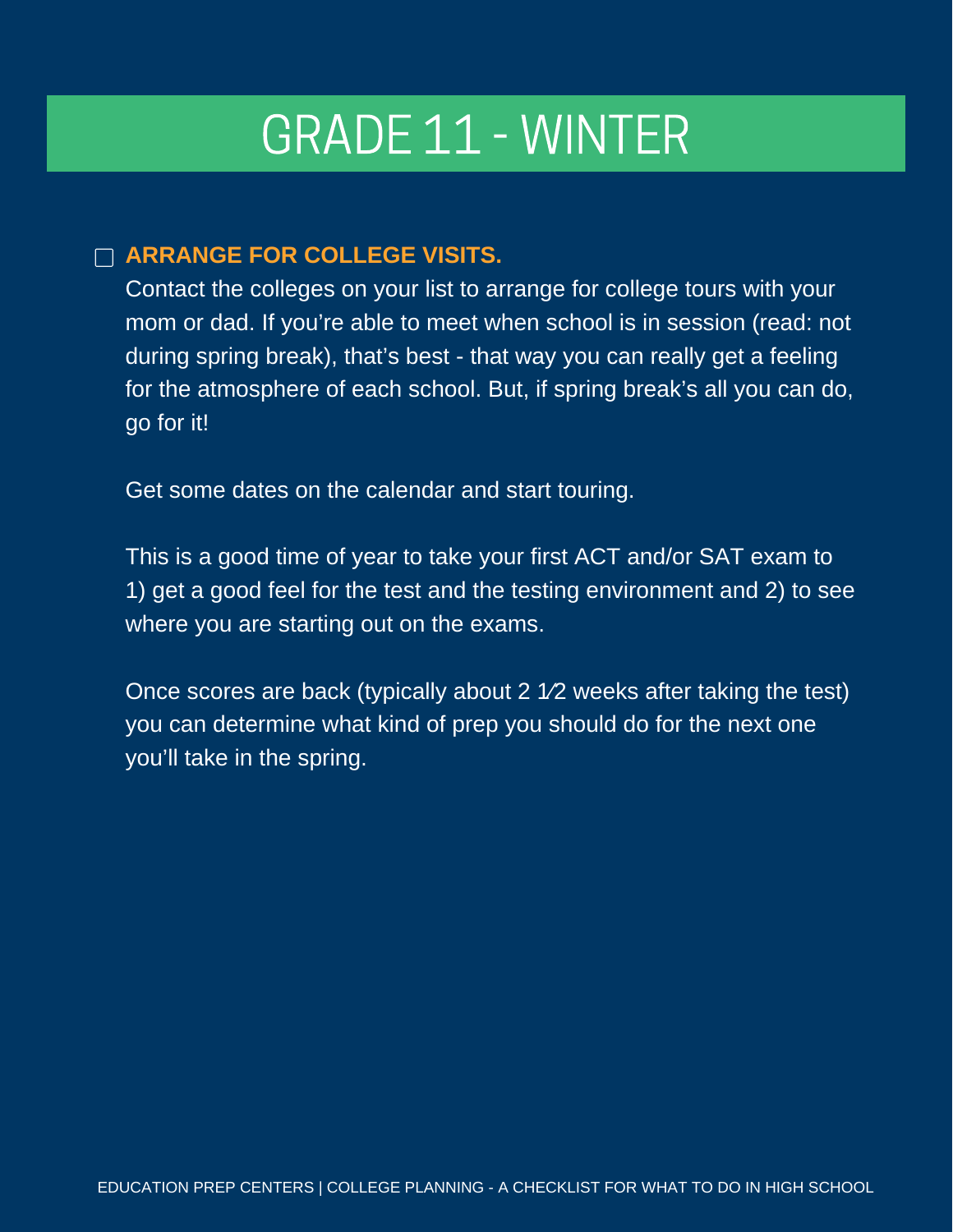# GRADE 11 - WINTER

# **CONSIDER TAKING SAT SUBJECT TESTS, IF YOU HAVEN'T ALREADY.**

Some colleges require an SAT Subject Test or two for admissions especially the more selective colleges.

If you're currently enrolled in a course that would translate well to one of the Subject Tests, consider taking it this spring while the material is fresh in your brain.

#### **LEARN ABOUT FINANCIAL AID OPTIONS.**

Collect information about aid options from the financial aid counselors at the schools you're considering. Find out if your school is sponsoring a financial aid night and attend with mom or dad.

You'll also need to learn the difference between grants, loans, work study and scholarships to make the very best decisions for school.

Do some online searching! Start with the Federal [Student](https://studentaid.gov/) Aid website.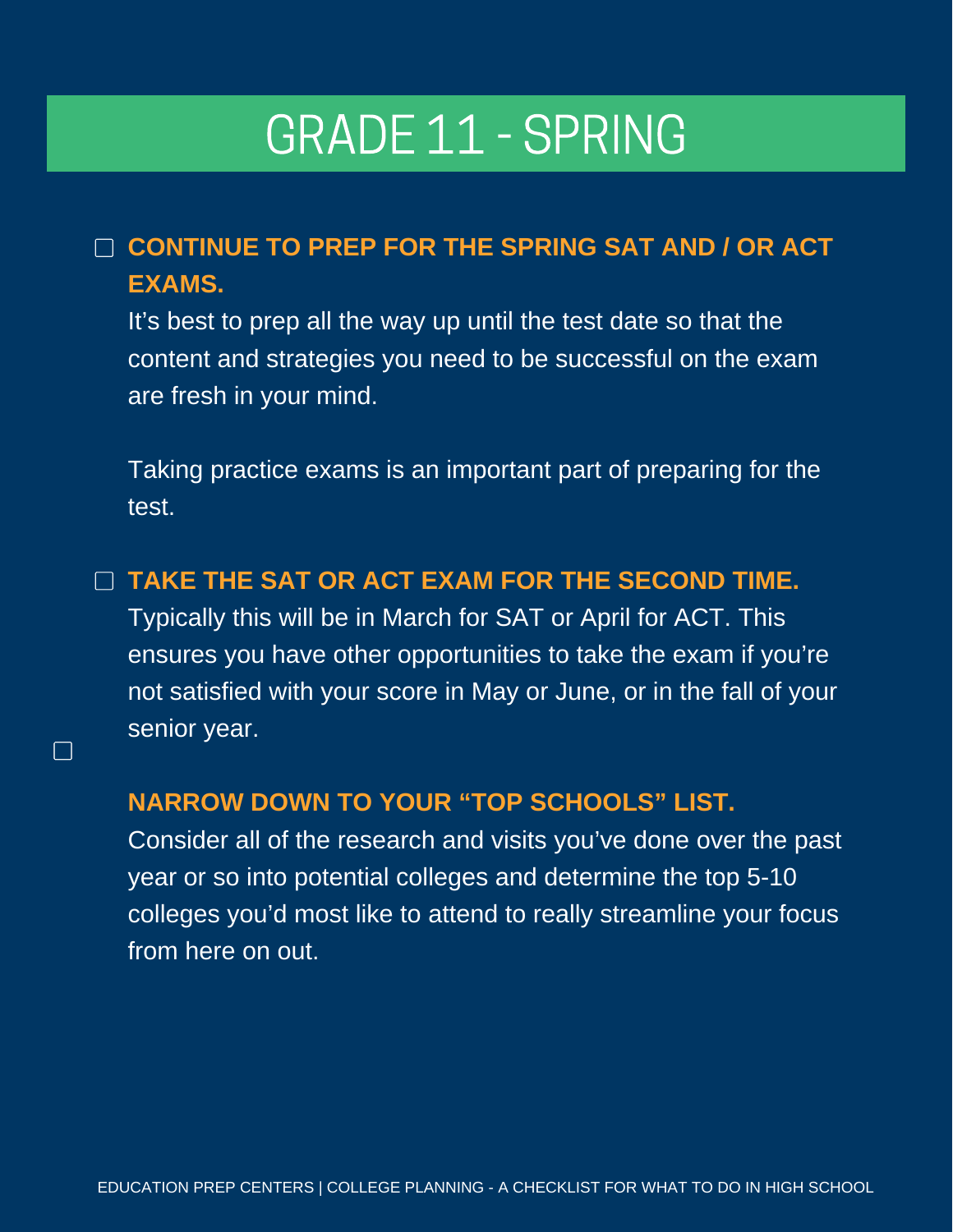# GRADE 11 - SPRING

# **REVIEW / RECORD COLLEGE APPLICATION REQUIREMENTS AND DEADLINES.**

Learn what is required from each of the colleges you're considering applying to, including essays, letters of recommendation, and where you can find the application itself. This is most easily done via each college's website; simply find the "applying" or "admissions" webpages and review those requirements.

Use a calendar to track application deadlines.

You'll be applying in the fall!

## □ REQUEST LETTERS OF RECOMMENDATION.

Most colleges will require at least one or two letters of recommendation from folks like your counselor, teachers, coaches, or other adults who can vouch for you and make you shine as a prospective student for the school.

Approach potential letter writers to give them enough time to work on your letter, and so that you're getting to them before other students are.

Some schools require a certain person, like a counselor, to write one for you. Be sure you're aware of those requirements so you're asking the right people.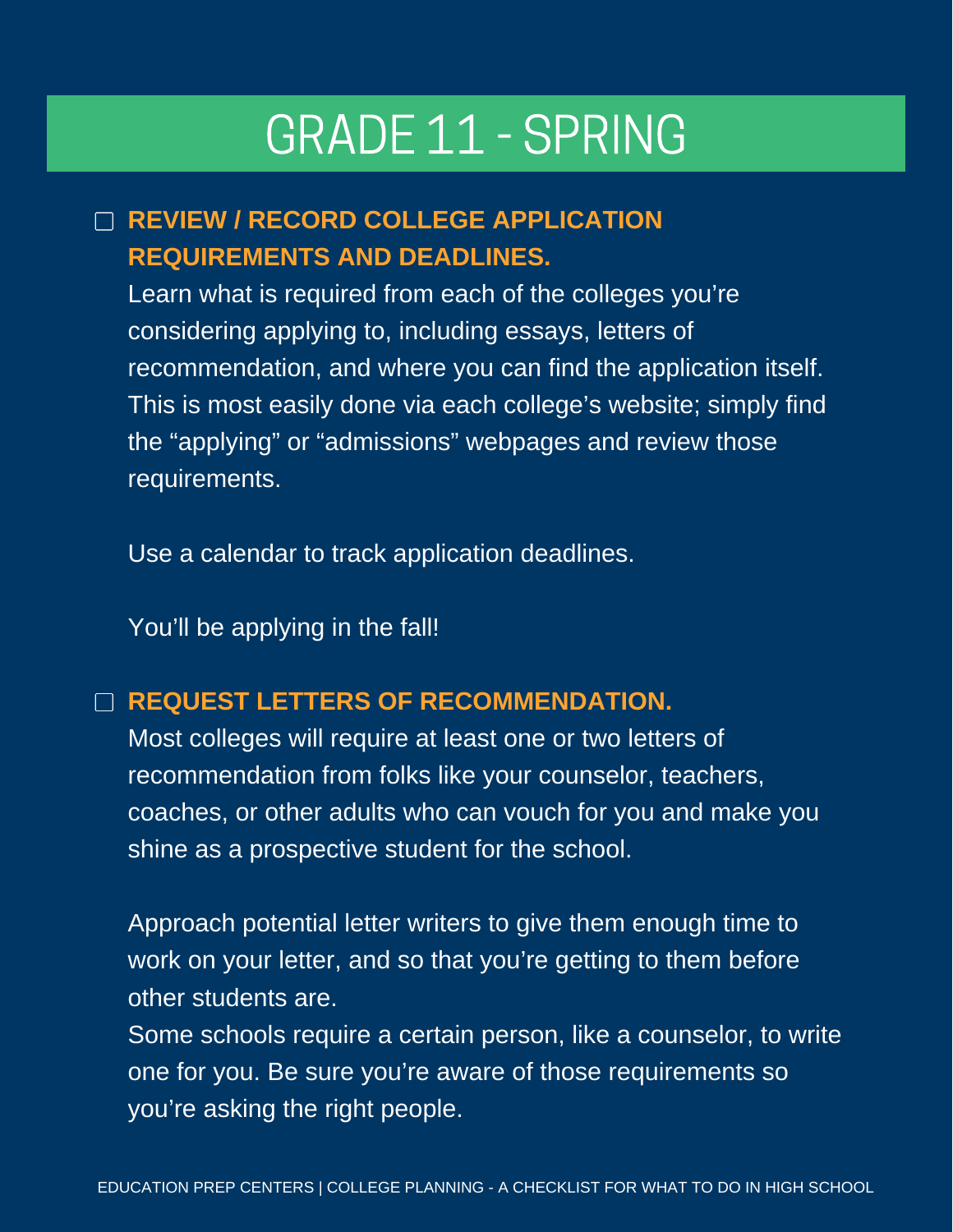# GRADE 11 - SPRING

# **MEET WITH YOUR GUIDANCE COUNSELOR TO PREPARE FOR SENIOR YEAR.**

Although you're applying in the fall, colleges still consider your senior year courses and grades, so put together a course load with your guidance counselor that's still challenging for you.

Be sure you're all set and on track for graduation!

# **CONTINUE TO RESEARCH AND APPLY FOR SCHOLARSHIPS.**

In addition to using your counselor and online search tools as a resource for finding scholarships, check out the websites of the colleges you're considering to find out what scholarships they have available for students.

Apply, apply, apply!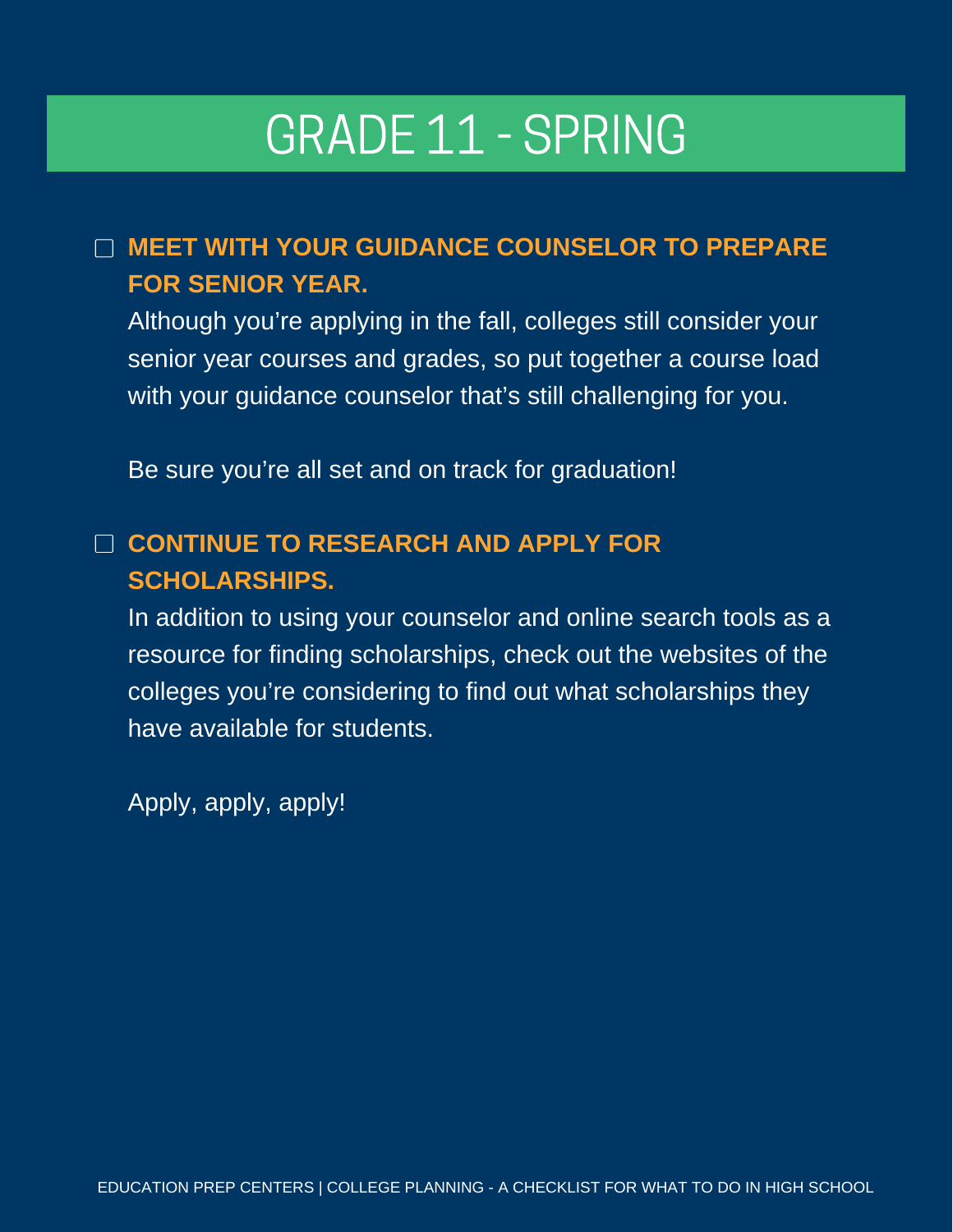# GRADE 11 - SUMMER

# **CONTINUE TO VISIT COLLEGES.**

Tour the colleges that are at the top of your list.

Make appointments to talk with the admissions and financial aid folks. You can also arrange for personal interviews at this time with some of the more selective colleges that recommend them.

# **MAINTAIN A SUMMER JOB OR VOLUNTEER POSITION.**

Admissions officers love to see students working, volunteering or interning throughout the summer months – it demonstrates dedication, growth and maturity.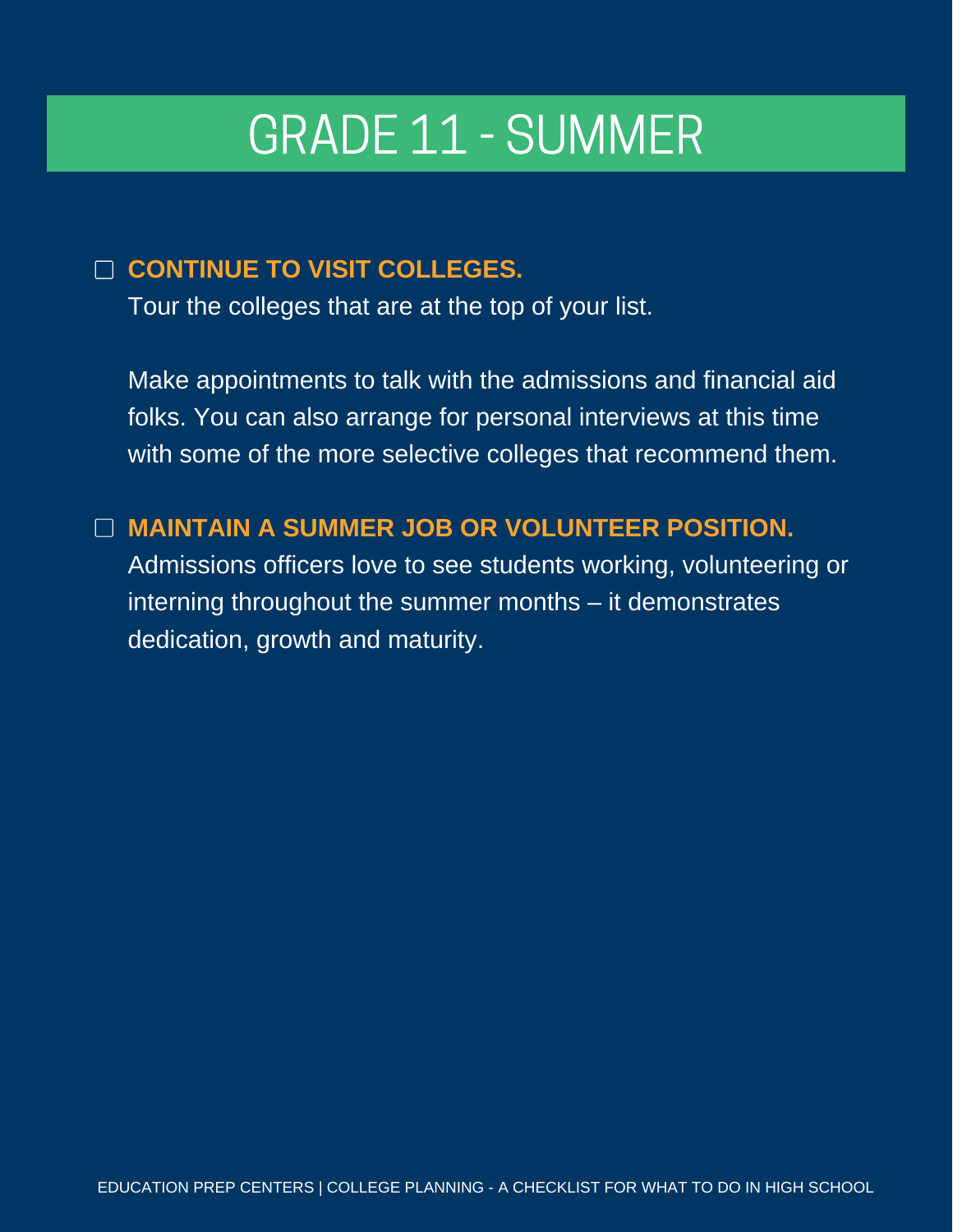# GRADE 11 - SUMMER

# **COMPLETE THE ESSAYS FOR YOUR COLLEGE APPLICATIONS.**

Many colleges require you to complete the Common Application for admissions, and others require you complete their own forms. You can find the college essay prompts on the application.

Make sure to finish essays over the summer months so that you're not competing with other priorities in the fall of your senior year and so you can take your time with the essay – it's a very important piece of the application that will make you shine as a student uniquely qualified to attend the school!

### **PREPARE FOR EARLY ACTION.**

If you plan to apply early action to any of the schools on your list, start working on your application right away – the deadline for that will be coming up sooner than others.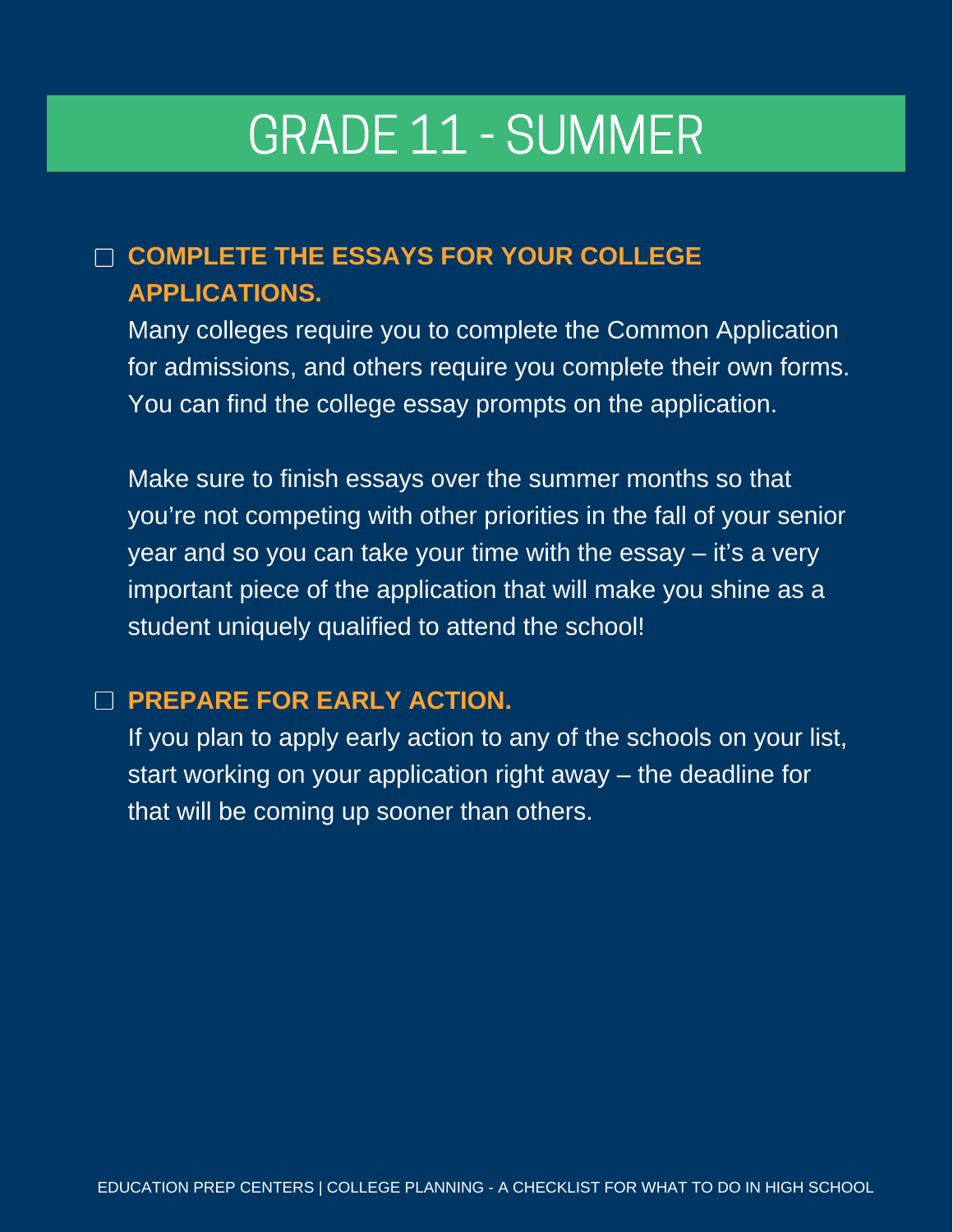

EDUCATION PREP CENTERS | COLLEGE PLANNING - A CHECKLIST FOR WHAT TO DO IN HIGH SCHOOL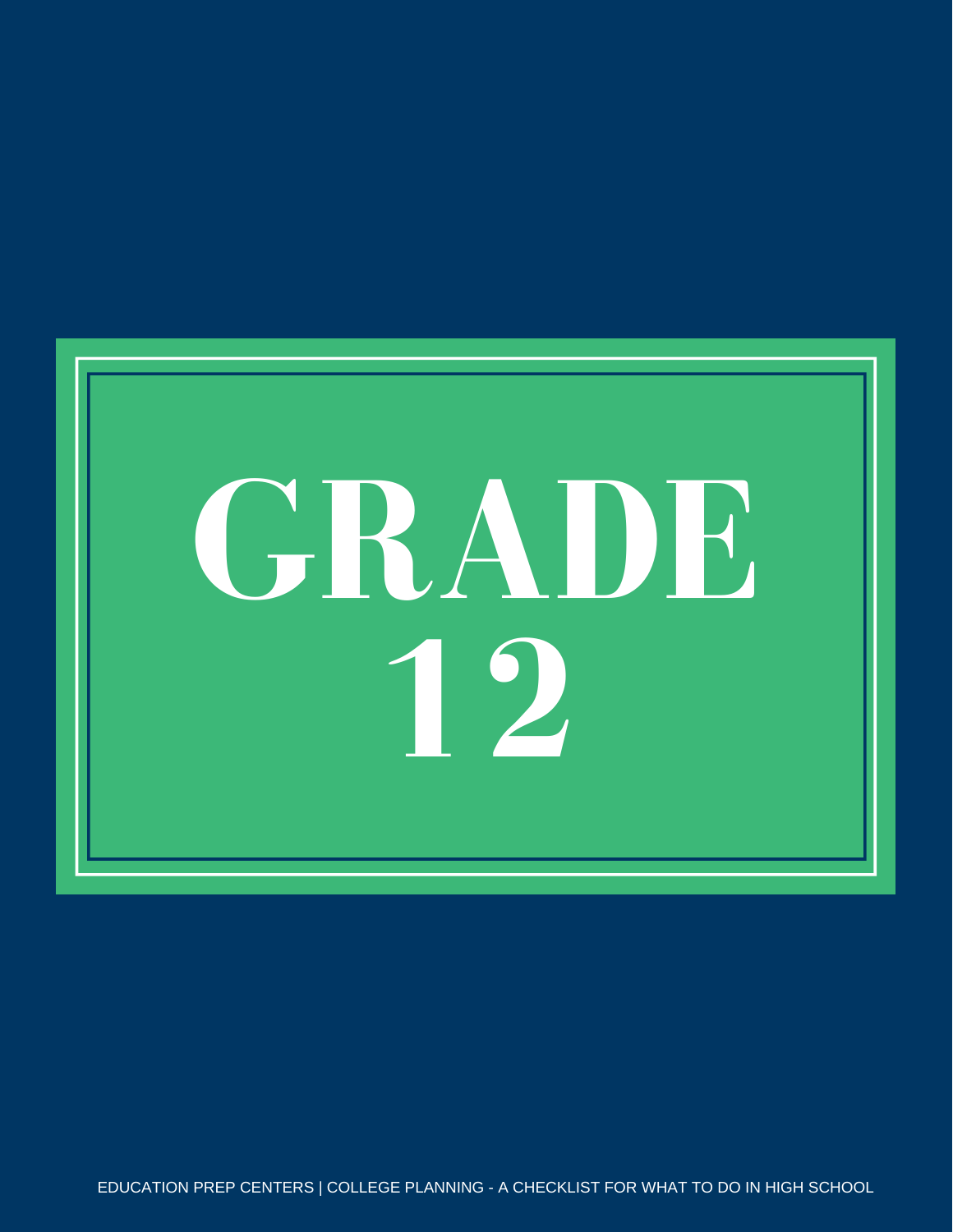# GRADE 12 - FALL

### **GRADES. STILL IMPORTANT.**

You're in the home stretch, and it still matters how you're performing in school. Keep up that GPA!

### **KEEP VISITING COLLEGES!**

If you haven't visited all of the colleges on your top 5-10, now's the time to do so.

It's a great time to tour colleges, as school is definitely in session! You can talk with students and faculty, and you can sit on a couple of classes.

# **REGISTER AND TAKE THE ACT, SAT OR SAT SUBJECT TESTS ASNECESSARY.**

Take these in the early fall.Once you get those score reports back, choose which you'll be sending to the colleges of your choice.

**COMPLETE YOUR APPLICATIONS.**

 $\Box$ 

These take some time, so start early - far in advance of the deadlines! Use the records you've been keeping in your college binder to complete the applications.

Have someone proofread the applications for you after completion, and be sure you're sending everything to the colleges that they require.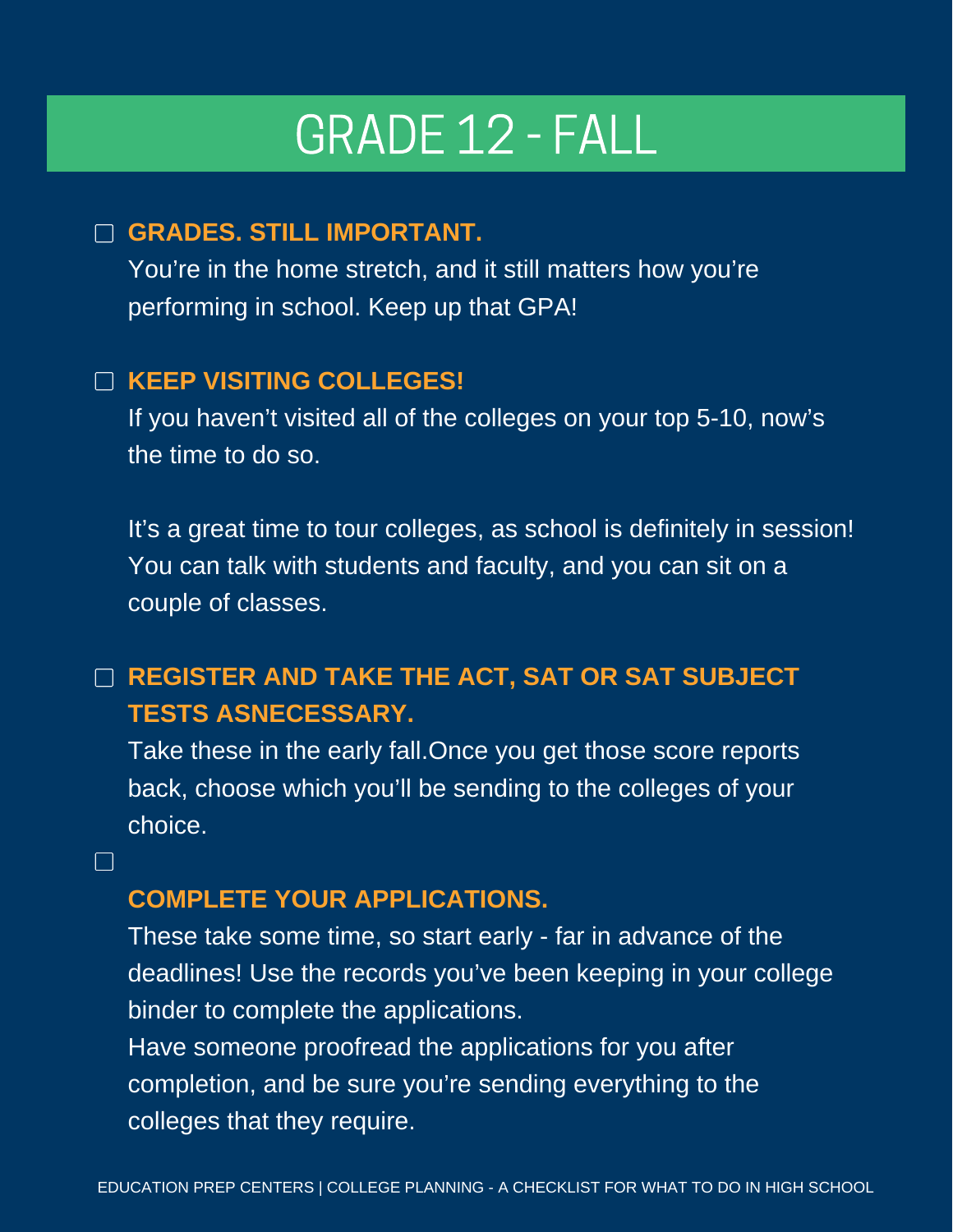# GRADE 12 - FALL

## **MEET AGAIN WITH THE GUIDANCE COUNSELOR.**

 $\Box$ 

 $\mathbf{1}$ 

He or she will help you to stay on track with admissions requirements. The counselor will also send transcripts, score reports and letters of recommendation to the colleges you choose.

## **KEEP A CLOSE EYE ON THE CALENDAR FOR DEADLINES.**

With college applications, financial aid, test registration and everything else in between, there are lots of deadlines to keep track of.

Keep all of your records in your college binder, and keep all of those deadlines on a single college calendar.

### **CONTINUE THE SCHOLARSHIP AND GRANT SEARCH.**

Now that you know which colleges you're applying to for sure, connect with their financial aid offices (if you haven't already) to learn about scholarship and grant opportunities.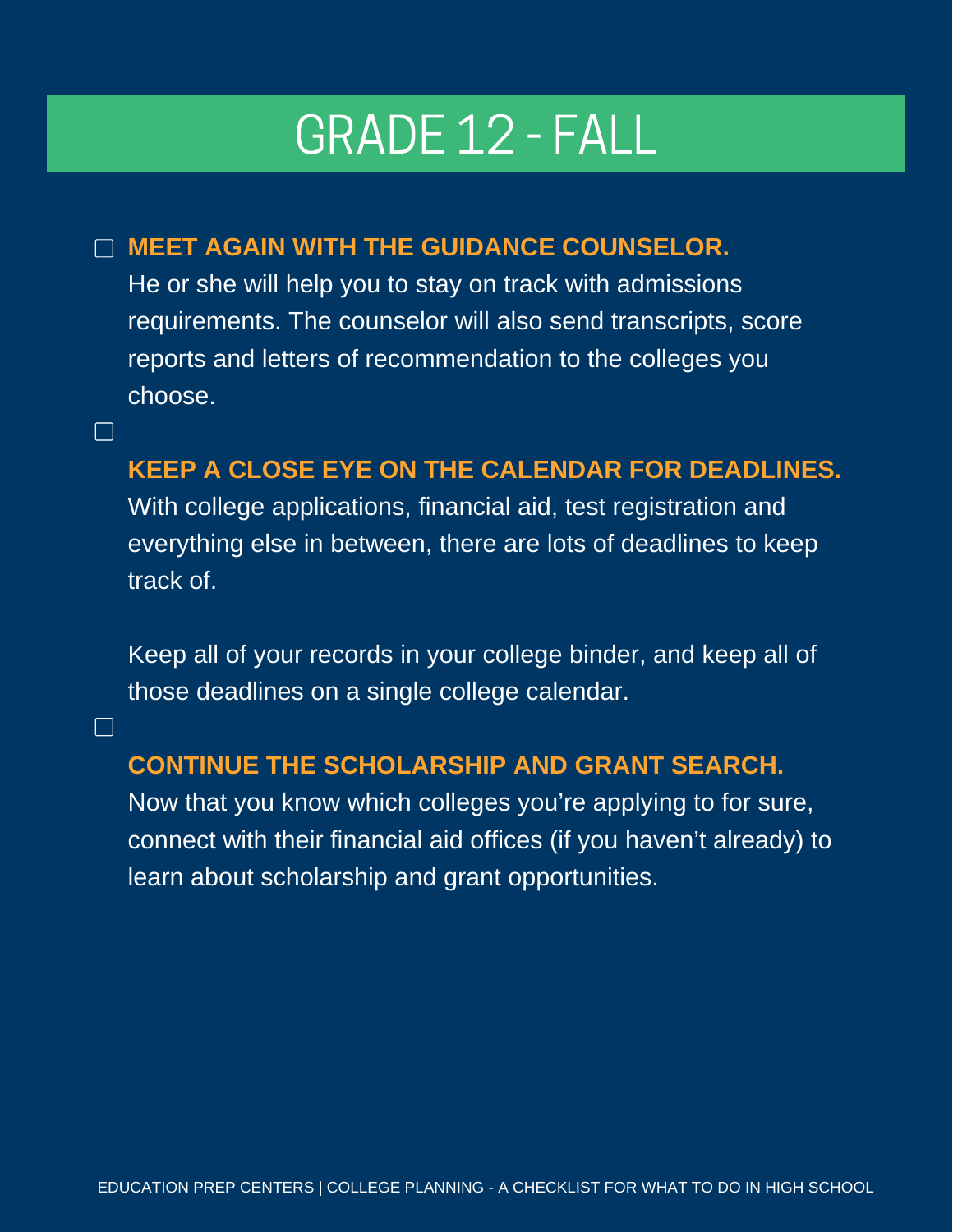# GRADE 12 - WINTER

# **FOLLOW UP ON YOUR APPLICATIONS.**

Check with your guidance counselor to ensure all forms have been sent to the appropriate colleges. Then, check with the schools you've applied with to make sure they've received all of the necessary documents.

### **COMPLETE THE FAFSA.**

You can receive these forms from the guidance counselor or apply online. They're released on October 1 - the earlier you apply, the more aid there is for you to receive.

Tip : Even if you think your family earns too much money for aid, fill it out. There's no income cut-off that disqualifies a family from aid, so not completing the form means you might be leaving money on the table.

**SEND MID-YEAR SENIOR GRADE REPORTS TO COLLEGES.** Your guidance counselor will help you to get this out to schools – colleges still want to see how you're doing!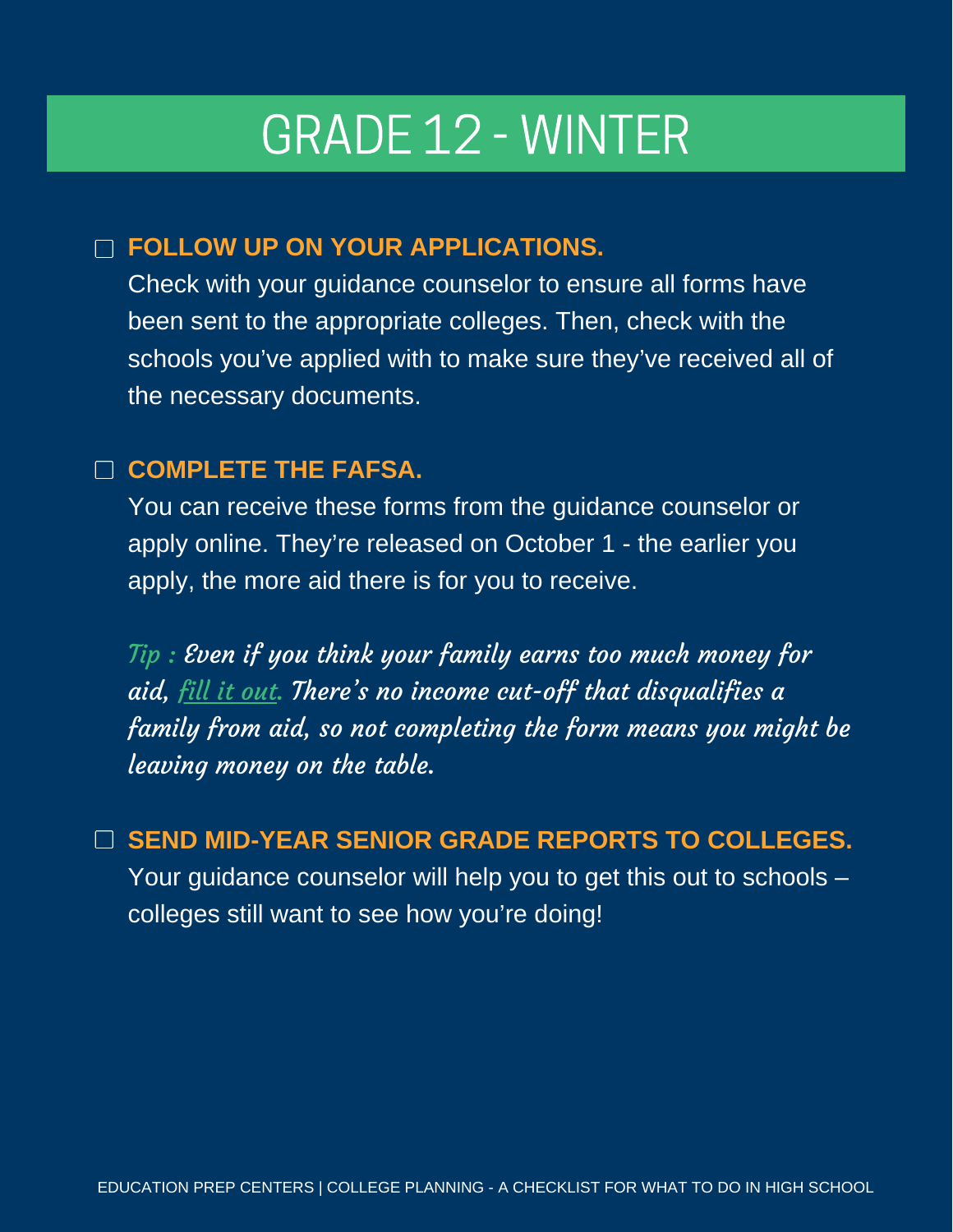# GRADE 12 - SPRING

**CHECK THE MAIL FOR NOTIFICATIONS FROM COLLEGES.**  $\Box$ Now it really gets exciting. You should receive word from colleges with an admission decision by March/April.

#### **CHECK FOR FINANCIAL AID AWARDS.**  $\Box$

These should arrive by early March if you filled out the form early. Compare the financial aid packages you receive. Contact each college's financial aid office if you have any questions at all.

#### **PREPARE FOR AP EXAMS.**

 $\Box$ 

 $\Box$ 

If you're taking AP exams, now's the time to prep for those to receive college credit.

#### **VISIT YOUR CHOSEN COLLEGE BEFORE ACCEPTING.**  $\Box$ **DECIDE ON A COLLEGE.**

Now, with your acceptances and financial aid offers known, you can make a decision about where you're going to attend. Let the colleges know if you're going to attend by May 1, and submit any subsequent paperwork that's required.

#### **SEND A FINAL TRANSCRIPT.**

Ask your guidance counselor to send your final high school transcript to your chosen college.



Congratulations!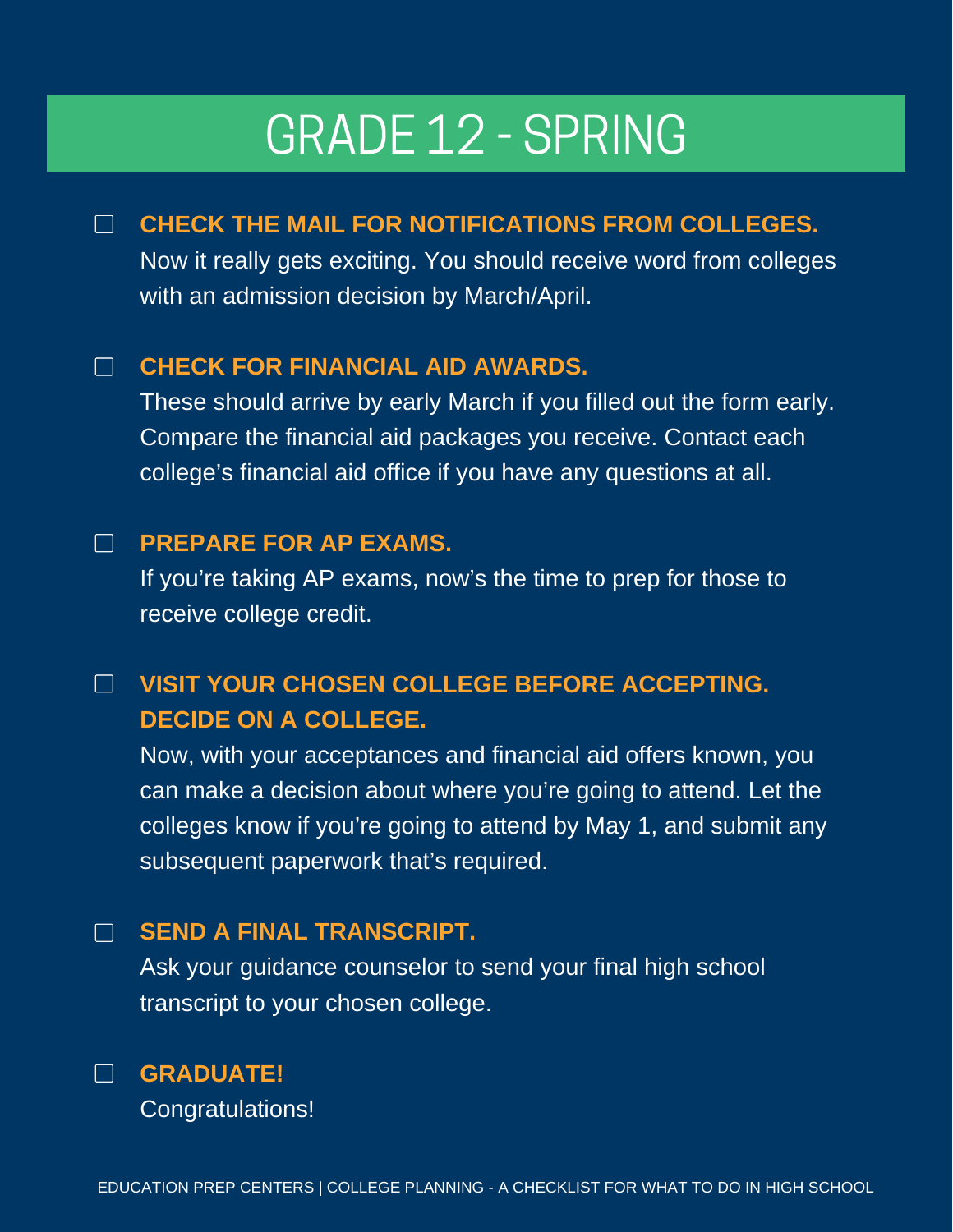# GRADE 12 - SUMMER

# **SIGN UP FOR AND ATTEND ORIENTATION AT YOUR NEW COLLEGE.**

Check the website for a schedule if you haven't received anything directly from the college yet. You'll learn where things are, meet some faculty, register for classes, get your student ID, etc. And take your parents, too!

### **REGISTER FOR FALL CLASSES AS SOON AS POSSIBLE.**

Those courses fill up FAST! And some of them require some prereading before attending in the fall, so be aware of that.

College advisers will help you with any questions you have as you go through this process. Definitely get in touch with them with any questions!

### **BUY YOUR TEXTBOOKS.**

Check out places online where you can rent these, or purchase them outright online or in the school bookstore.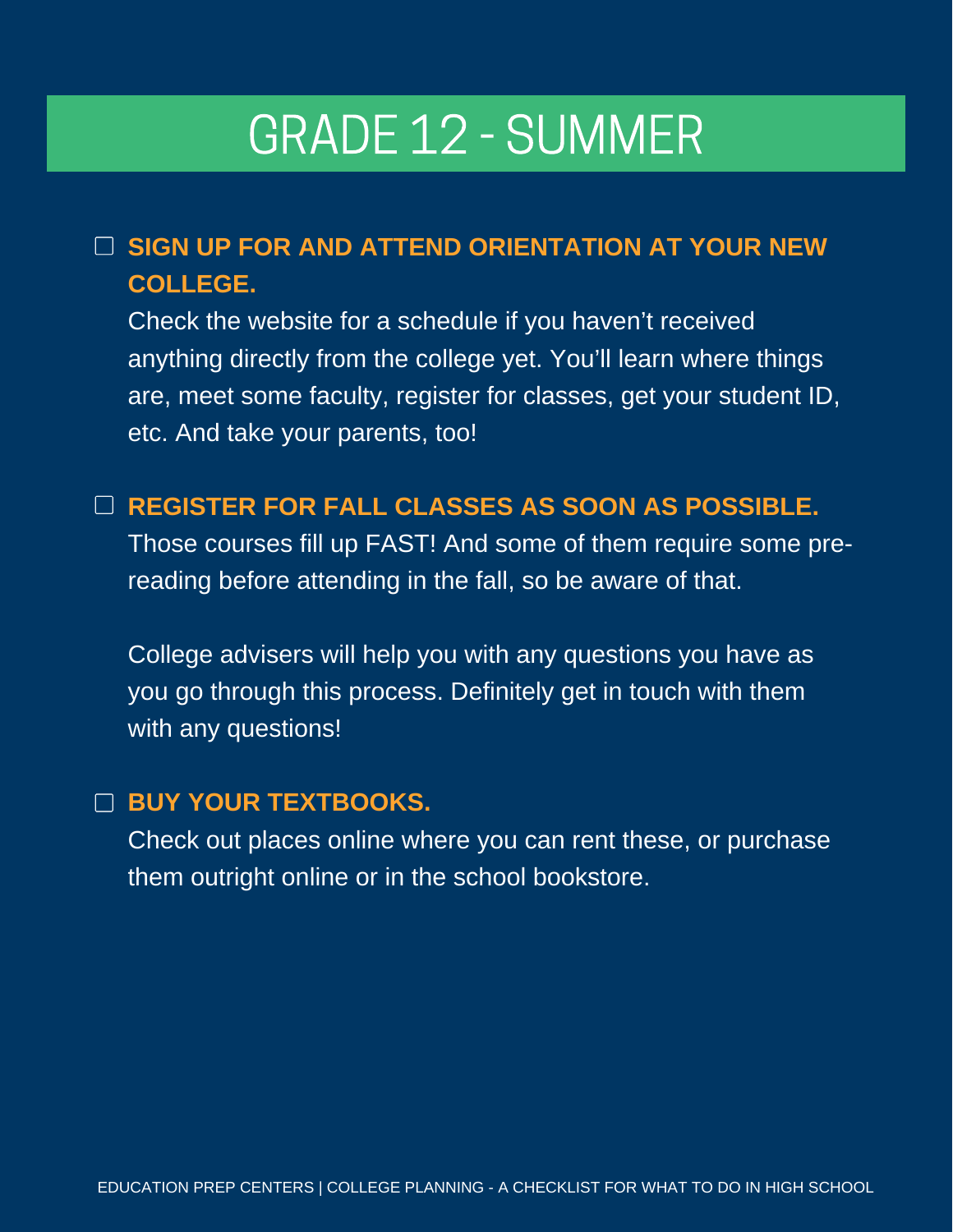# GRADE 12 - SUMMER

# **SEND THANK YOU NOTES TO COUNSELORS AND OTHERS WHO HELPED YOU GET IN.**

Yep, good old fashioned ones with pen and paper. Teachers, counselors, coaches – anyone who supported you to get into college deserves appreciation in this way.

## **LEARN TO DO YOUR OWN LAUNDRY.**

Things like this that you've taken for granted in the past will be essential for you to know when you're no longer around mom and dad.

Take some time this summer to learn some of the basics, and you'll be ready to head out there on your own and conquer college life!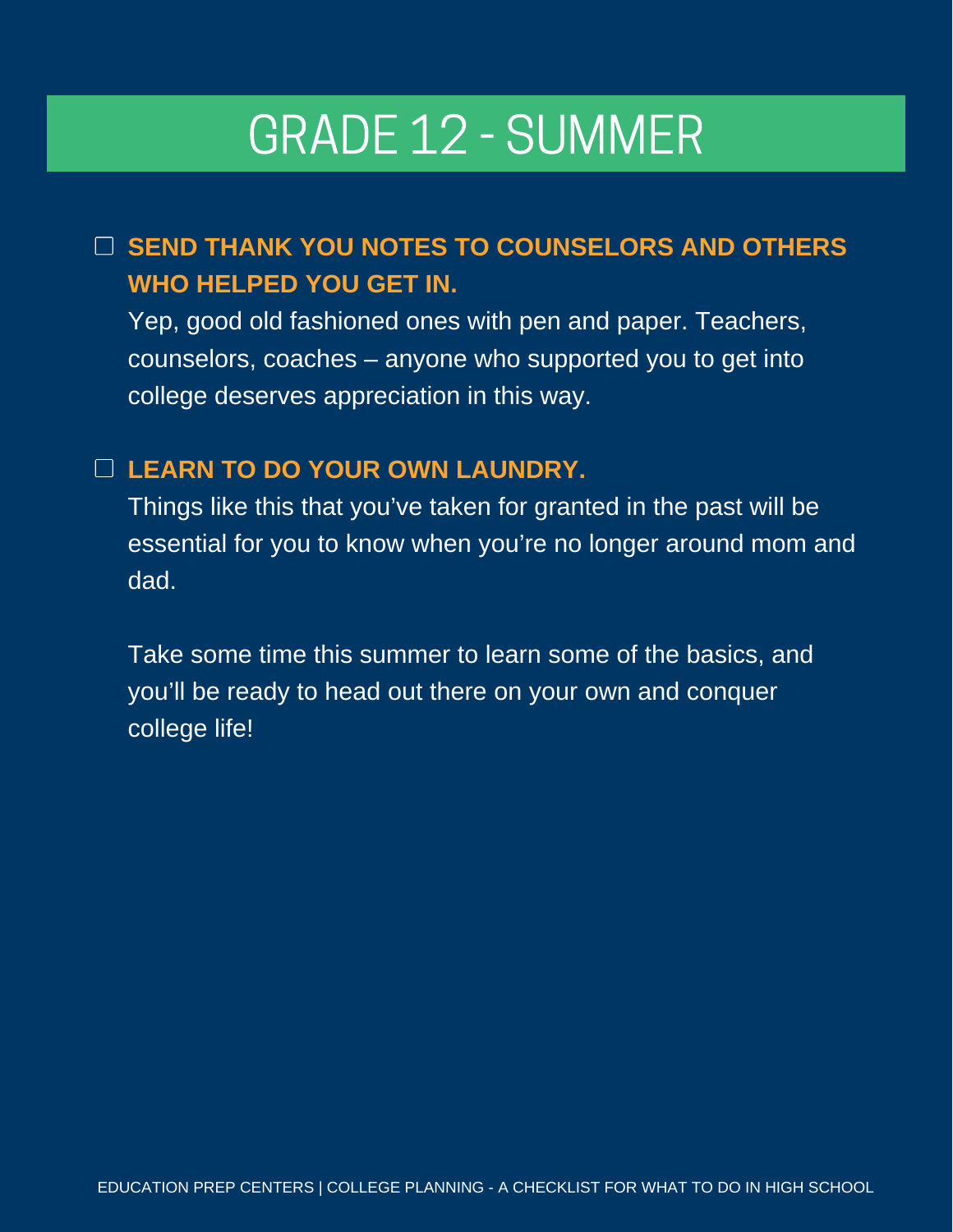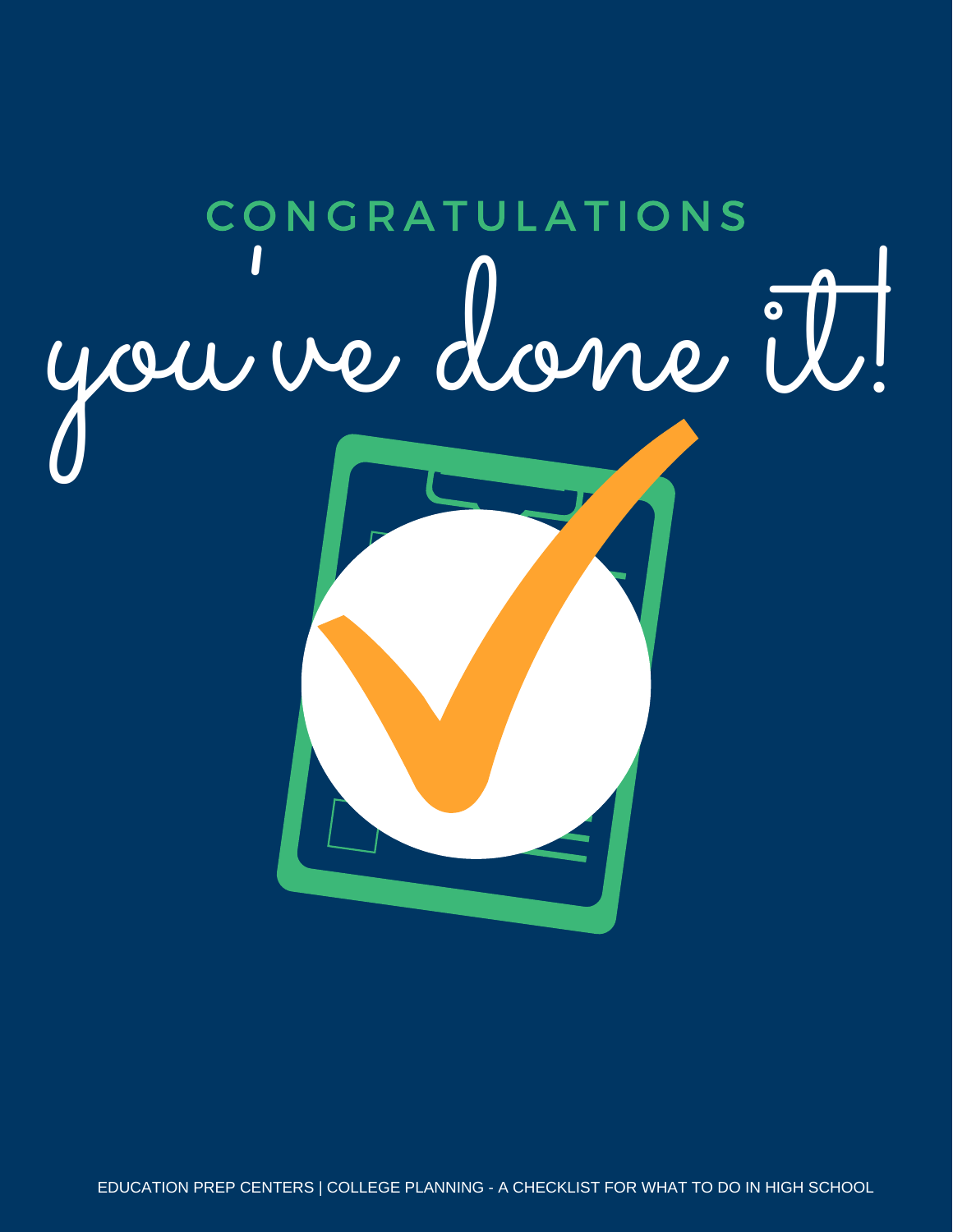# GO CONFIDENTLY IN THE DIRECTION OF YOUR DREAMS!



'

you ve

imagined.

-Thoreau

EDUCATION PREP CENTERS | COLLEGE PLANNING - A CHECKLIST FOR WHAT TO DO IN HIGH SCHOOL